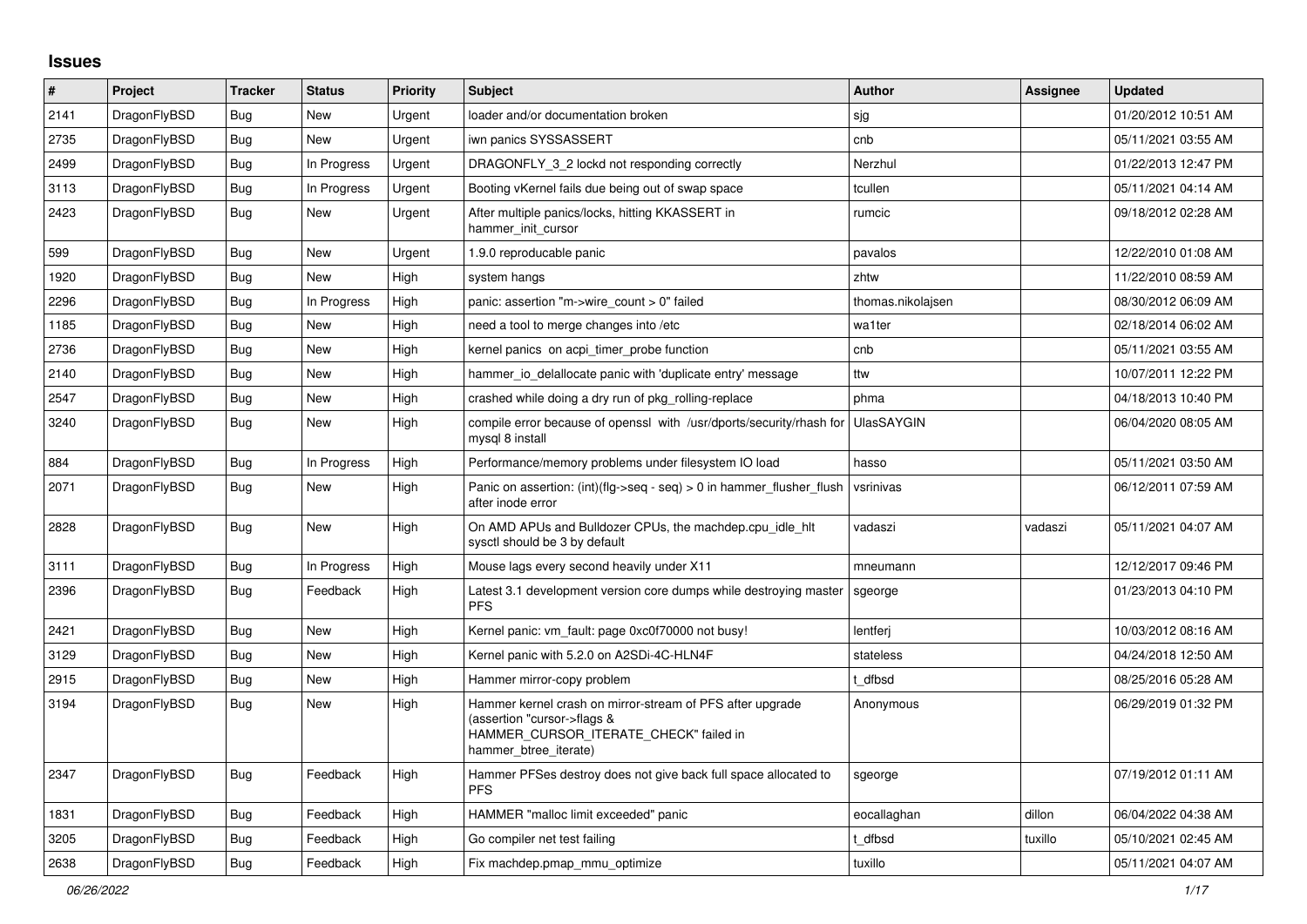| $\pmb{\#}$ | Project      | <b>Tracker</b> | <b>Status</b> | <b>Priority</b> | Subject                                                                | Author             | <b>Assignee</b> | <b>Updated</b>      |
|------------|--------------|----------------|---------------|-----------------|------------------------------------------------------------------------|--------------------|-----------------|---------------------|
| 3266       | DragonFlyBSD | Bug            | New           | High            | Filesystems broken due to "KKASSERT(count &<br>TOK COUNTMASK);"        | tkusumi            |                 | 03/15/2021 01:21 PM |
| 3124       | DragonFlyBSD | <b>Bug</b>     | <b>New</b>    | High            | DragonFlyBSD 5.0.2 with Hammer2 with UEFI install doesn't boot         | wiesl              |                 | 06/18/2019 05:07 AM |
| 2495       | DragonFlyBSD | Bug            | New           | High            | DFBSD v3.3.0.960.g553fe7 - ocnt != 0" failed in<br>prop_object_release | tuxillo            |                 | 05/31/2022 04:08 PM |
| 1198       | DragonFlyBSD | <b>Bug</b>     | New           | High            | DDB loops panic in db read bytes                                       | corecode           | tuxillo         | 05/11/2021 03:51 AM |
| 2870       | DragonFlyBSD | Bug            | <b>New</b>    | High            | Broken text and icons when glamor acceleration is used                 | 375gnu             | ftigeot         | 01/31/2016 12:13 AM |
| 2117       | DragonFlyBSD | Bug            | New           | High            | ACPI and/or bce(4) problem with 2.11.0.673.g0d557 on HP DL380<br>G6    | pauska             |                 | 08/22/2011 10:15 AM |
| 2825       | DragonFlyBSD | <b>Bug</b>     | <b>New</b>    | High            | 3x dhclient = hanging system (objcache exhausted)                      | jaccovonb          | sepherosa       | 05/11/2021 03:55 AM |
| 2930       | DragonFlyBSD | Bug            | New           | High            | 'objcache' causes panic during 'nfs_readdir'                           | tofergus           |                 | 07/26/2016 01:09 PM |
| 2657       | DragonFlyBSD | Bug            | New           | High            | Needs acl to migrate our servers                                       | ferney             |                 | 03/31/2014 11:37 AM |
| 1387       | DragonFlyBSD | <b>Bug</b>     | Feedback      | Normal          | zero-size malloc and ps: kvm_getprocs: Bad address                     | qhwt+dfly          |                 | 05/11/2021 04:00 AM |
| 3219       | DragonFlyBSD | <b>Bug</b>     | New           | Normal          | x11/xorg port can not be build                                         | <b>UlasSAYGIN</b>  |                 | 03/31/2020 08:57 AM |
| 2840       | DragonFlyBSD | Bug            | <b>New</b>    | Normal          | wrong voltage is reported                                              | yellowrabbit2010   |                 | 09/11/2015 06:09 PM |
| 2412       | DragonFlyBSD | <b>Bug</b>     | New           | Normal          | wlan0 fails to get address via dhclient                                | nonsolosoft        |                 | 08/30/2012 05:55 AM |
| 1941       | DragonFlyBSD | Bug            | New           | Normal          | wlan config crash                                                      | abandon.every.hope |                 | 12/24/2010 07:54 PM |
| 3231       | DragonFlyBSD | Bug            | New           | Normal          | wifi drops on 5.8                                                      | tse                |                 | 04/06/2020 05:08 AM |
| 243        | DragonFlyBSD | Bug            | Feedback      | Normal          | weird behavior in the shell                                            | swildner           |                 | 05/31/2022 02:51 PM |
| 1921       | DragonFlyBSD | Bug            | In Progress   | Normal          | we miss mlockall                                                       | alexh              | tuxillo         | 06/18/2022 04:08 AM |
| 3089       | DragonFlyBSD | Bug            | In Progress   | Normal          | vtnet(4) - disable TCP checksum offload by default                     | jlane              | vadaszi         | 05/11/2021 04:14 AM |
| 1850       | DragonFlyBSD | Bug            | New           | Normal          | volume-add on hammer root fs panic                                     | Johannes.Hofmann   |                 | 04/18/2019 04:27 AM |
| 2154       | DragonFlyBSD | <b>Bug</b>     | New           | Normal          | vkernel copyout() doesn't return EFAULT on error                       | vsrinivas          |                 | 10/20/2011 03:53 AM |
| 1429       | DragonFlyBSD | <b>Bug</b>     | Feedback      | Normal          | vkernel bug - "mfree: m->m_nextpkt != NULL"                            | dillon             |                 | 05/11/2021 04:00 AM |
| 2577       | DragonFlyBSD | Bug            | New           | Normal          | virtio-blk iops performance is cpu limited on high end devices         | gis278             | vsrinivas       | 08/01/2013 02:28 PM |
| 2493       | DragonFlyBSD | Bug            | New           | Normal          | vidcontrol: invalid video mode name                                    | Svarov             |                 | 01/24/2013 09:55 AM |
| 2224       | DragonFlyBSD | Bug            | New           | Normal          | v2.13.0.291.gaa7ec - Panic on fq while installing world                | tuxillo            |                 | 11/18/2011 01:40 AM |
| 3282       | DragonFlyBSD | <b>Bug</b>     | New           | Normal          | unexpected errno value from fopen()                                    | bhaible            |                 | 07/10/2021 03:34 AM |
| 2708       | DragonFlyBSD | Bug            | New           | Normal          | unable to send TCP nor UDP on age(4) interface                         | dermiste           |                 | 05/11/2021 03:54 AM |
| 3239       | DragonFlyBSD | Bug            | New           | Normal          | unable to SIGKILL glitched emacs                                       | piecuch            |                 | 05/26/2020 03:30 AM |
| 742        | DragonFlyBSD | Bug            | In Progress   | Normal          | umount problems with multiple mounts                                   | corecode           | tuxillo         | 06/25/2022 04:02 AM |
| 3184       | DragonFlyBSD | <b>Bug</b>     | New           | Normal          | tsleep(9) return value when PCATCH specified                           | tkusumi            |                 | 04/03/2019 06:49 AM |
| 3196       | DragonFlyBSD | <b>Bug</b>     | New           | Normal          | test issue after redmine upgrade (2)                                   | tuxillo            |                 | 07/05/2019 04:33 AM |
| 3252       | DragonFlyBSD | Bug            | New           | Normal          | tcsetattr/tcgetattr set errno incorrectly on non-TTY                   | tonyc              |                 | 10/26/2020 09:34 PM |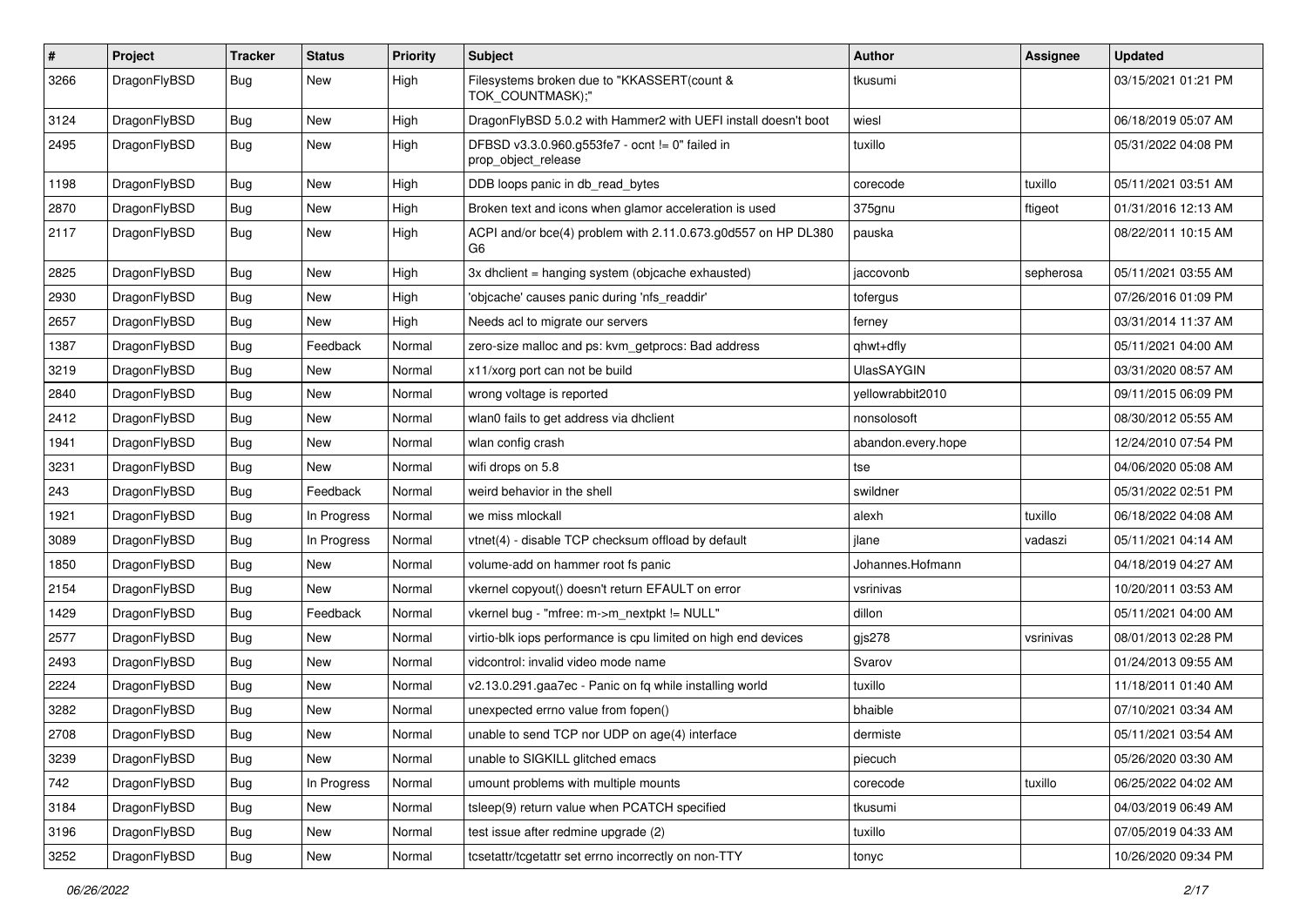| #    | Project      | <b>Tracker</b> | <b>Status</b> | <b>Priority</b> | Subject                                                                                                        | <b>Author</b>   | Assignee | <b>Updated</b>      |
|------|--------------|----------------|---------------|-----------------|----------------------------------------------------------------------------------------------------------------|-----------------|----------|---------------------|
| 731  | DragonFlyBSD | <b>Bug</b>     | New           | Normal          | system freeze on "slice too large"                                                                             | corecode        | tuxillo  | 06/25/2022 04:01 AM |
| 2248 | DragonFlyBSD | Bug            | New           | Normal          | sysctl panic                                                                                                   | pavalos         |          | 11/23/2011 06:23 PM |
| 3025 | DragonFlyBSD | <b>Bug</b>     | New           | Normal          | sys/dev/powermng/powernow/powernow.c:284: bad comparison?                                                      | dcb             |          | 09/23/2017 07:45 AM |
| 3076 | DragonFlyBSD | <b>Bug</b>     | New           | Normal          | sys/dev/netif/ig_hal/e1000_ich8lan.c:1594: sanity checking mixup?                                              | dcb             |          | 10/11/2017 01:58 AM |
| 3022 | DragonFlyBSD | Bug            | <b>New</b>    | Normal          | sys/dev/netif/ath/ath/if_ath.c:2142: strange bitmask?                                                          | dcb             |          | 04/11/2017 11:49 AM |
| 3021 | DragonFlyBSD | Bug            | In Progress   | Normal          | sys/dev/drm/i915/i915_gem_stolen.c:115]: (error) Signed integer<br>overflow for expression '65535<<20'         | dcb             |          | 04/11/2017 12:46 PM |
| 3018 | DragonFlyBSD | Bug            | <b>New</b>    | Normal          | sys/bus/u4b/wlan/if_run.c:5464]: (style) Redundant condition                                                   | dcb             |          | 04/11/2017 11:26 AM |
| 2957 | DragonFlyBSD | <b>Bug</b>     | Feedback      | Normal          | swapoff -a followed by swapon -a doesn't give your swap back                                                   | neilb           |          | 10/09/2016 04:17 AM |
| 2892 | DragonFlyBSD | Bug            | <b>New</b>    | Normal          | swap_pager:indefinite wait bufferf error                                                                       | <b>Ihmwzy</b>   |          | 02/21/2016 10:32 PM |
| 3209 | DragonFlyBSD | Bug            | New           | Normal          | svc has some minor bugs                                                                                        | arcade@b1t.name |          | 10/24/2019 09:08 AM |
| 1368 | DragonFlyBSD | Bug            | In Progress   | Normal          | suspend signal race?                                                                                           | qhwt+dfly       |          | 05/11/2021 03:51 AM |
| 2297 | DragonFlyBSD | Bug            | <b>New</b>    | Normal          | strange NFS (client) error messages / problems                                                                 | Anonymous       |          | 02/19/2012 02:59 PM |
| 2557 | DragonFlyBSD | Bug            | New           | Normal          | stock 3.4.1 kernel halts during booting if dm and dm_target_crypt<br>are loaded and RAID controller is present | phma            |          | 05/12/2013 10:38 PM |
| 2055 | DragonFlyBSD | Bug            | New           | Normal          | $ssh + IPV6 + bridge \Rightarrow connection freezes$                                                           | steve           |          | 04/24/2011 07:13 PM |
| 2067 | DragonFlyBSD | Bug            | New           | Normal          | sound/pcm: "play interrupt timeout, channel dead"                                                              | matthiasr       |          | 05/11/2021 03:55 AM |
| 2746 | DragonFlyBSD | Bug            | New           | Normal          | some fraction of xterms started from the xmonad window manager<br>get killed with SIGALRM                      | isenmann        | profmakx | 12/28/2014 02:51 AM |
| 2136 | DragonFlyBSD | Bug            | <b>New</b>    | Normal          | socketpair() doesn't free file descriptors on copyout failure                                                  | vsrinivas       |          | 04/05/2013 09:13 AM |
| 2090 | DragonFlyBSD | Bug            | Feedback      | Normal          | snd_hda does not support headphone automute                                                                    | justin          |          | 03/29/2012 08:03 PM |
| 2167 | DragonFlyBSD | Bug            | New           | Normal          | shutdown/reboot fails after uptime msg                                                                         | marino          |          | 11/28/2011 03:01 AM |
| 2199 | DragonFlyBSD | Bug            | <b>New</b>    | Normal          | screen segfaults if utmpx isn't present                                                                        | pavalos         |          | 11/15/2011 10:52 PM |
| 901  | DragonFlyBSD | Bug            | Feedback      | Normal          | route show needs to get data from all cpus                                                                     | corecode        | tuxillo  | 05/11/2021 03:50 AM |
| 1563 | DragonFlyBSD | Bug            | Feedback      | Normal          | reset(1) doesn't reset terminal to the defaults                                                                | hasso           |          | 03/10/2013 04:17 AM |
| 3217 | DragonFlyBSD | Bug            | New           | Normal          | rescue tools: make install fails if rescue folder doesn't exist                                                | t dfbsd         |          | 11/27/2019 08:16 PM |
| 3170 | DragonFlyBSD | Bug            | New           | Normal          | repeatable nfsd crash                                                                                          | tse             |          | 06/11/2020 05:52 AM |
| 2331 | DragonFlyBSD | Bug            | New           | Normal          | reading mouse mode from unopen file descriptor hangs mouse<br>driver                                           | phma            |          | 03/14/2012 09:43 AM |
| 2292 | DragonFlyBSD | <b>Bug</b>     | New           | Normal          | re interface with jumbo frames (mtu larger than 1500) hangs after<br>some traffic                              | Anonymous       |          | 01/31/2012 12:11 AM |
| 2045 | DragonFlyBSD | <b>Bug</b>     | New           | Normal          | ral(4): Fatal trap 12: page fault while in kernel mode (two panics)                                            | herrgard        |          | 11/03/2011 05:34 PM |
| 3238 | DragonFlyBSD | <b>Bug</b>     | New           | Normal          | race conditions when printing from vkernel console                                                             | piecuch         |          | 05/19/2020 02:50 PM |
| 1440 | DragonFlyBSD | <b>Bug</b>     | <b>New</b>    | Normal          | ptrace/gdb doesn't work after process blocks SIGTRAP                                                           | corecode        | tuxillo  | 05/11/2021 03:52 AM |
| 847  | DragonFlyBSD | <b>Bug</b>     | Feedback      | Normal          | processes getting stuck on mount point                                                                         | corecode        | tuxillo  | 05/11/2021 03:50 AM |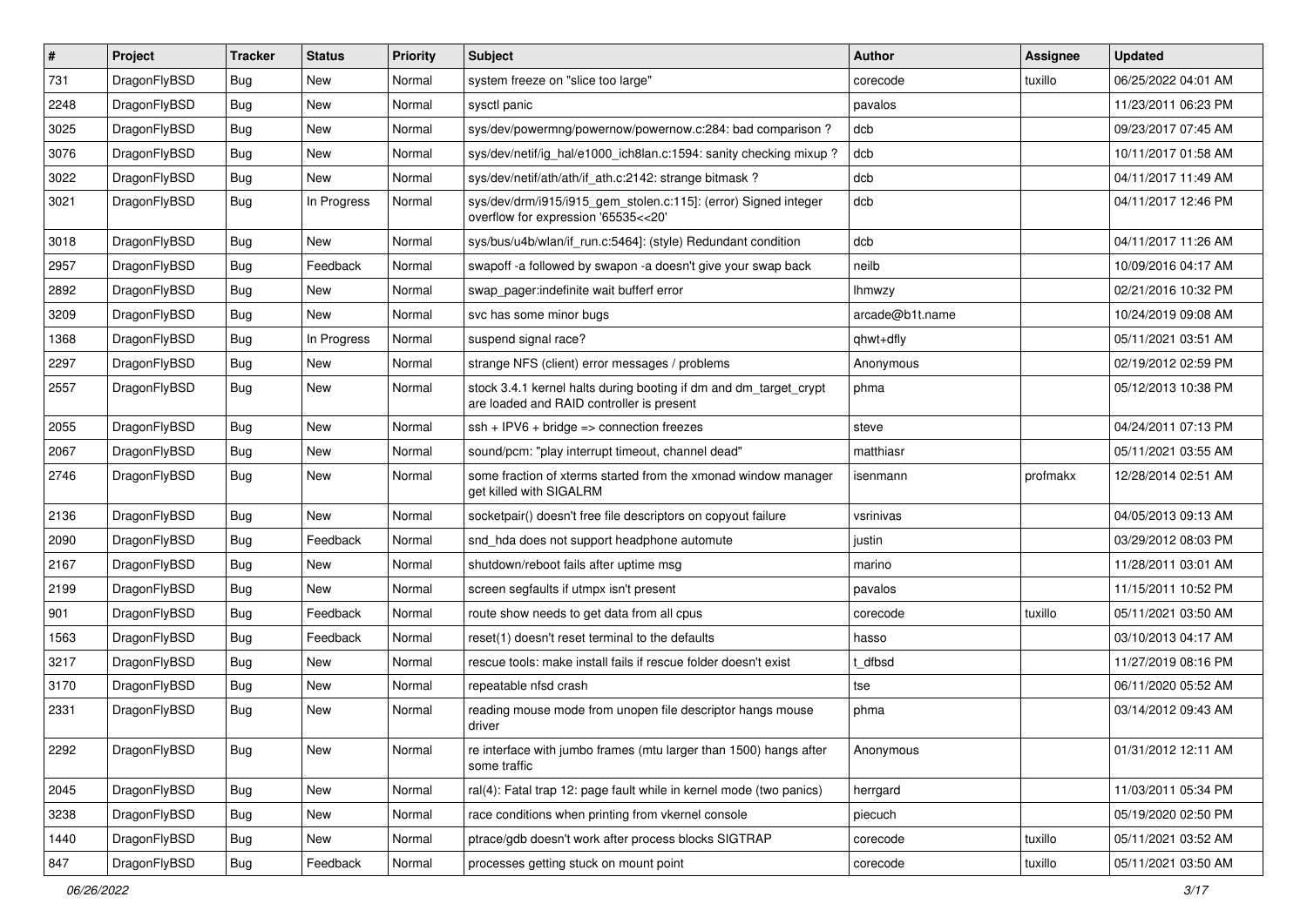| #    | Project      | <b>Tracker</b> | <b>Status</b> | <b>Priority</b> | <b>Subject</b>                                                                                                                                                                                    | <b>Author</b> | Assignee  | <b>Updated</b>      |
|------|--------------|----------------|---------------|-----------------|---------------------------------------------------------------------------------------------------------------------------------------------------------------------------------------------------|---------------|-----------|---------------------|
| 2075 | DragonFlyBSD | <b>Bug</b>     | <b>New</b>    | Normal          | pflogd on x86_64                                                                                                                                                                                  | fanch         |           | 05/16/2011 04:04 PM |
| 2586 | DragonFlyBSD | <b>Bug</b>     | <b>New</b>    | Normal          | pf: "modulate" state seems problematic                                                                                                                                                            | srussell      |           | 09/25/2013 07:36 PM |
| 1969 | DragonFlyBSD | <b>Bug</b>     | New           | Normal          | pf-related network problem                                                                                                                                                                        | pavalos       | lentferj  | 02/01/2011 06:57 PM |
| 1489 | DragonFlyBSD | <b>Bug</b>     | Feedback      | Normal          | panic: ufs dirbad: bad dir                                                                                                                                                                        | rumcic        |           | 03/10/2013 04:34 AM |
| 1634 | DragonFlyBSD | Bug            | New           | Normal          | panic: spin lock: 0xe4ad1320, indefinitive wait!                                                                                                                                                  | elekktretterr |           | 01/19/2015 03:21 AM |
| 2080 | DragonFlyBSD | Bug            | New           | Normal          | panic: lockmgr thrd sleep: called from interrupt, ipi, or hard code<br>section                                                                                                                    | rumcic        |           | 05/30/2011 05:06 PM |
| 3245 | DragonFlyBSD | <b>Bug</b>     | New           | Normal          | panic: free: guard1x fail, i915 load from loader.conf                                                                                                                                             | polachok      |           | 08/21/2020 10:36 AM |
| 1249 | DragonFlyBSD | Bug            | Feedback      | Normal          | panic: ffs vfree: freeing free inode                                                                                                                                                              | rumcic        |           | 03/10/2013 05:13 AM |
| 2370 | DragonFlyBSD | <b>Bug</b>     | New           | Normal          | panic: ffs valloc: dup alloc                                                                                                                                                                      | marino        | vsrinivas | 02/01/2013 09:28 AM |
| 2048 | DragonFlyBSD | Bug            | New           | Normal          | panic: ffs sync: rofs mod                                                                                                                                                                         | pavalos       |           | 04/12/2011 05:45 AM |
| 1944 | DragonFlyBSD | Bug            | New           | Normal          | panic: backing_object 0xdea7b258 was somehow re-referenced<br>during collapse!                                                                                                                    | sepherosa     |           | 12/27/2010 02:06 AM |
| 1577 | DragonFlyBSD | Bug            | Feedback      | Normal          | panic: assertion: leaf->base.obj_id == ip->obj_id in<br>hammer_ip_delete_range                                                                                                                    | qhwt+dfly     |           | 05/11/2021 04:01 AM |
| 1481 | DragonFlyBSD | Bug            | Feedback      | Normal          | panic: assertion: kva_p(buf) in soopt_from_kbuf (after ipfw pipe<br>show, 2.2.1-R)                                                                                                                | combiner      |           | 05/11/2021 04:01 AM |
| 1913 | DragonFlyBSD | Bug            | New           | Normal          | panic: assertion: ip->flush_state != HAMMER_FST_FLUSH in<br>hammer flush inode core                                                                                                               | swildner      |           | 11/20/2010 05:27 PM |
| 1218 | DragonFlyBSD | Bug            | In Progress   | Normal          | panic: assertion: $error == 0$ in hammer start transaction                                                                                                                                        | rumcic        |           | 05/11/2021 04:00 AM |
| 1583 | DragonFlyBSD | <b>Bug</b>     | In Progress   | Normal          | panic: assertion: cursor->trans->sync_lock_refs > 0 in<br>hammer_recover_cursor                                                                                                                   | corecode      | tuxillo   | 05/11/2021 03:53 AM |
| 1593 | DragonFlyBSD | Bug            | Feedback      | Normal          | panic: assertion: $ccb == ap > ap$ err $ccb$ in ahci put err $ccb$                                                                                                                                | ftigeot       | ftigeot   | 05/15/2022 05:09 AM |
| 1448 | DragonFlyBSD | Bug            | Feedback      | Normal          | panic: assertion: _tp->tt_msg->tt_cpuid == mycpuid in<br>tcp_callout_active tcp_output tcp_usr_send netmsg_pru_send<br>netmsg_service tcpmsg_service_loop                                         | dillon        |           | 05/11/2021 04:00 AM |
| 1769 | DragonFlyBSD | <b>Bug</b>     | New           | Normal          | panic: assertion: _tp->tt_msg->tt_cpuid == mycpuid in<br>tcp callout active                                                                                                                       | pavalos       | sjg       | 05/15/2022 11:07 AM |
| 2085 | DragonFlyBSD | Bug            | <b>New</b>    | Normal          | panic: assertion: (m->flags & PG_MAPPED) == 0 in<br>vm_page_free_toq                                                                                                                              | vsrinivas     |           | 06/10/2011 07:48 AM |
| 1917 | DragonFlyBSD | <b>Bug</b>     | New           | Normal          | panic: assertion: (RB_EMPTY(&ip->rec_tree) && (ip->flags &<br>HAMMER_INODE_XDIRTY) == 0)    (!RB_EMPTY(&ip->rec_tree)<br>&& (ip->flags & HAMMER_INODE_XDIRTY) != 0) in<br>hammer flush inode done | qhwt.dfly     |           | 11/24/2010 03:23 AM |
| 2254 | DragonFlyBSD | <b>Bug</b>     | New           | Normal          | panic: assertion "ref < &td->td_toks_end" failed in lwkt_gettoken at<br>/usr/src/sys/kern/lwkt_token.c:588                                                                                        | eocallaghan   |           | 12/05/2011 10:21 PM |
| 2245 | DragonFlyBSD | Bug            | New           | Normal          | panic: assertion "ref < &td->td_toks_end" failed in lwkt_gettoken at<br>/usr/src/sys/kern/lwkt_token.c:588                                                                                        | juanfra684    |           | 11/22/2011 07:41 PM |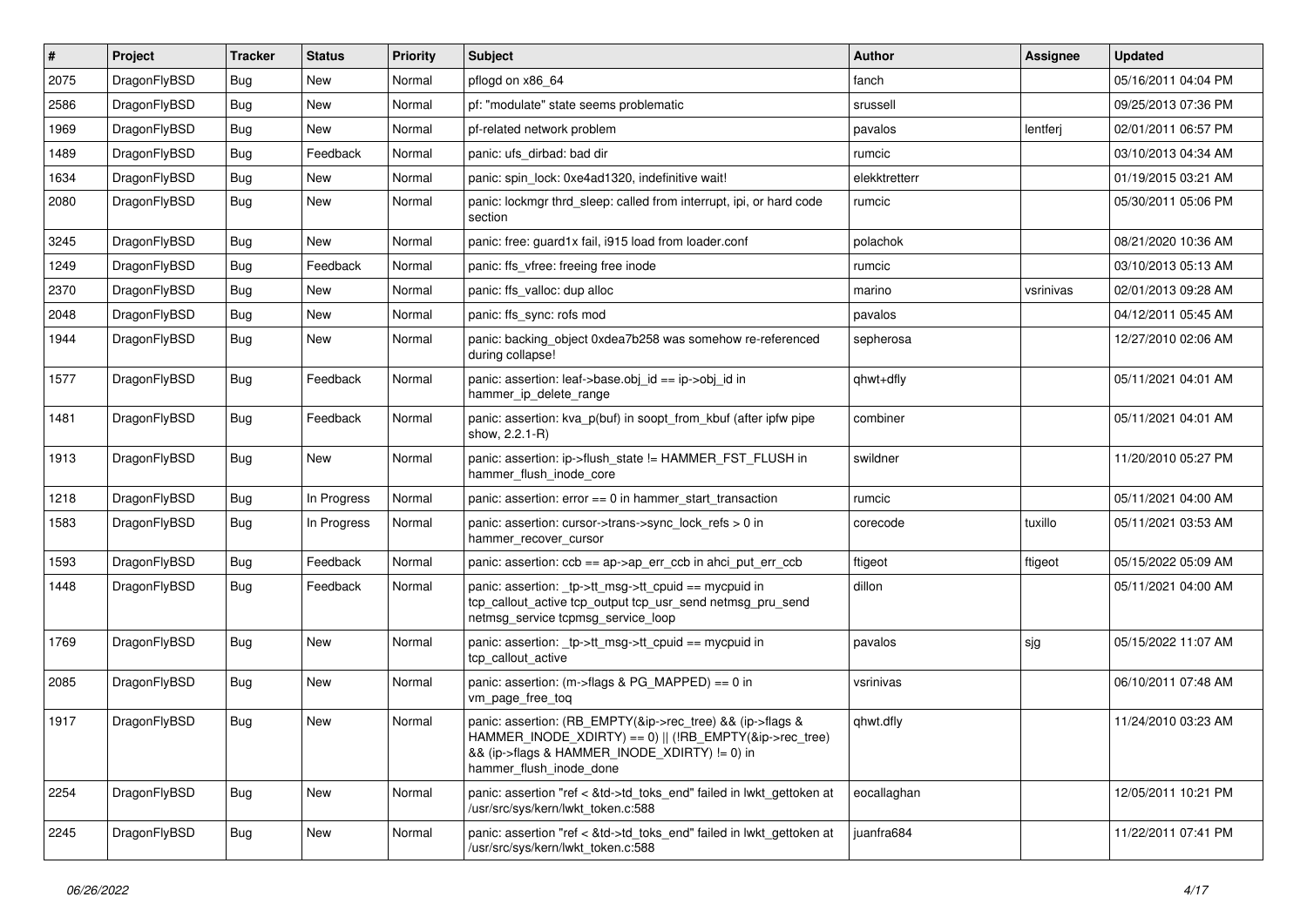| $\sharp$ | Project      | <b>Tracker</b> | <b>Status</b> | <b>Priority</b> | Subject                                                                                                                      | <b>Author</b>          | <b>Assignee</b> | <b>Updated</b>      |
|----------|--------------|----------------|---------------|-----------------|------------------------------------------------------------------------------------------------------------------------------|------------------------|-----------------|---------------------|
| 2436     | DragonFlyBSD | Bug            | New           | Normal          | panic: assertion "lp->lwp_qcpu == dd->cpuid" failed in<br>dfly_acquire_curproc                                               | thomas.nikolajsen      |                 | 01/23/2013 11:07 AM |
| 2353     | DragonFlyBSD | Bug            | In Progress   | Normal          | panic: assertion "gd->gd spinlocks $wr == 0$ " failed in<br>bsd4 schedulerclock                                              | jaydg                  | alexh           | 11/28/2012 01:57 AM |
| 2453     | DragonFlyBSD | Bug            | <b>New</b>    | Normal          | panic: assertion "gd->gd_spinlocks == 0" failed                                                                              | Johannes.Hofmann       |                 | 11/12/2012 12:54 PM |
| 3035     | DragonFlyBSD | Bug            | <b>New</b>    | Normal          | panic: assertion "cpu >= 0 && cpu < ncpus" failed in netisr_cpuport<br>at /usr/src/sys/net/netisr2.h:87                      | masu                   |                 | 05/11/2017 01:24 AM |
| 2520     | DragonFlyBSD | Bug            | <b>New</b>    | Normal          | panic: assertion "IS_SERIALIZED((ifp->if_serializer))" failed in<br>if_default_serialize_assert at /usr/src/sys/net/if.c:437 | ano                    |                 | 03/09/2013 12:14 AM |
| 1818     | DragonFlyBSD | Bug            | New           | Normal          | panic: Bad tailq NEXT (kqueue issue ?)                                                                                       | ftigeot                |                 | 05/15/2022 11:40 AM |
| 2369     | DragonFlyBSD | Bug            | New           | Normal          | panic: Bad link elm 0xffffffe07edf6068 next->prev != elm                                                                     | jaydg                  |                 | 08/15/2012 03:04 AM |
| 2645     | DragonFlyBSD | Bug            | <b>New</b>    | Normal          | panic with dsched fq and ioprio                                                                                              | jyoung15               |                 | 02/20/2014 07:29 AM |
| 1861     | DragonFlyBSD | Bug            | New           | Normal          | panic via kprintf (lockmgr called in a hard section)                                                                         | vsrinivas              |                 | 10/11/2010 12:56 AM |
| 2164     | DragonFlyBSD | Bug            | New           | Normal          | panic on reboot from usb.                                                                                                    | eocallaghan            |                 | 10/27/2011 09:29 AM |
| 1661     | DragonFlyBSD | Bug            | In Progress   | Normal          | panic on password entry mount smb filesystem                                                                                 | vsrinivas              |                 | 11/27/2021 08:29 AM |
| 3036     | DragonFlyBSD | Bug            | New           | Normal          | panic in icmp_redirect_start() ASSERT_IN_NETISR(0)                                                                           | tautolog               |                 | 05/11/2017 07:27 PM |
| 1826     | DragonFlyBSD | Bug            | New           | Normal          | panic during boot: assertion so->so_port  in tcp_input                                                                       | ftigeot                |                 | 05/15/2022 11:05 AM |
| 3049     | DragonFlyBSD | Bug            | New           | Normal          | panic DragonFly v4.8.1-RELEASE by mounting a malformed<br>msdosfs image [12.128]                                             | open.source@ribose.com |                 | 08/14/2017 02:53 AM |
| 3052     | DragonFlyBSD | Bug            | New           | Normal          | panic DragonFly v4.8.1-RELEASE by mounting a malformed NTFS<br>image [64.000]                                                | open.source@ribose.com |                 | 08/14/2017 03:22 AM |
| 3051     | DragonFlyBSD | Bug            | New           | Normal          | panic DragonFly v4.8.1-RELEASE by mounting a malformed NTFS<br>image [12.000]                                                | open.source@ribose.com |                 | 08/14/2017 03:20 AM |
| 1282     | DragonFlyBSD | Bug            | Feedback      | Normal          | panic (trap 12) when booting SMP kernel on Atom 330 (dual core)                                                              | tomaz.borstnar         |                 | 05/11/2021 04:00 AM |
| 1672     | DragonFlyBSD | Bug            | Feedback      | Normal          | panic (trap 12) around btree_search() in 2.4.1-RELEASE                                                                       | floid                  |                 | 01/19/2015 03:36 AM |
| 2099     | DragonFlyBSD | <b>Bug</b>     | New           | Normal          | page fault panic in vm system                                                                                                | pavalos                |                 | 07/10/2011 08:51 AM |
| 2013     | DragonFlyBSD | Bug            | In Progress   | Normal          | oversized DMA request loop                                                                                                   | josepht                |                 | 05/11/2021 04:06 AM |
| 1101     | DragonFlyBSD | Bug            | Feedback      | Normal          | ohci related panic                                                                                                           | polachok               |                 | 05/11/2021 04:00 AM |
| 2890     | DragonFlyBSD | <b>Bug</b>     | New           | Normal          | not able to boot usb installer on Toshiba Chromebook 2                                                                       | johnnywhishbone        |                 | 02/22/2016 03:42 AM |
| 2113     | DragonFlyBSD | <b>Bug</b>     | New           | Normal          | nmalloc threaded program fork leak                                                                                           | vsrinivas              | vsrinivas       | 08/11/2011 07:25 PM |
| 2490     | DragonFlyBSD | <b>Bug</b>     | <b>New</b>    | Normal          | nmalloc should color addresses to avoid cache bank conflictsw                                                                | vsrinivas              |                 | 06/10/2014 05:51 AM |
| 2489     | DragonFlyBSD | <b>Bug</b>     | <b>New</b>    | Normal          | nmalloc doesn't cache VA for allocations > 8KB                                                                               | vsrinivas              |                 | 06/10/2014 05:51 AM |
| 3225     | DragonFlyBSD | <b>Bug</b>     | New           | Normal          | nfsd freeze when using gemu                                                                                                  | tse                    |                 | 03/17/2020 11:52 AM |
| 2104     | DragonFlyBSD | <b>Bug</b>     | New           | Normal          | network configuration seg. fault on install CD                                                                               | navratil               |                 | 07/26/2011 07:55 AM |
| 2549     | DragonFlyBSD | <b>Bug</b>     | In Progress   | Normal          | netgraph7: Kernel page fault.                                                                                                | russiane39             | nant            | 05/10/2013 11:20 PM |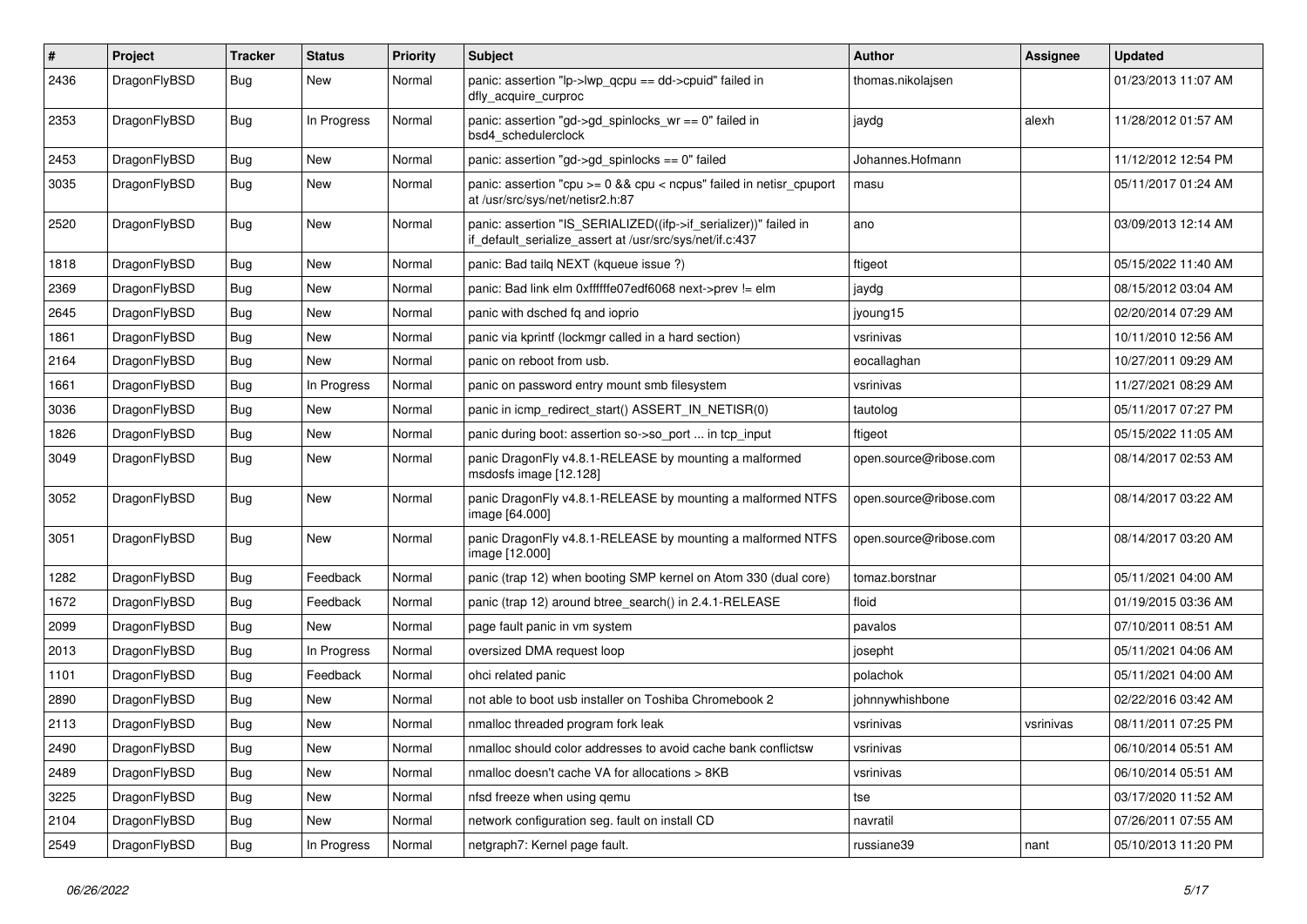| $\#$ | Project      | <b>Tracker</b> | <b>Status</b> | <b>Priority</b> | Subject                                                                                                  | <b>Author</b>     | <b>Assignee</b> | <b>Updated</b>      |
|------|--------------|----------------|---------------|-----------------|----------------------------------------------------------------------------------------------------------|-------------------|-----------------|---------------------|
| 2324 | DragonFlyBSD | Bug            | New           | Normal          | natacotrol support > 2TB not working even after the ftigeot patch                                        | zenny             |                 | 03/03/2012 01:00 AM |
| 2687 | DragonFlyBSD | Bug            | <b>New</b>    | Normal          | natacontrol software RAID in installer                                                                   | csmelosky         |                 | 06/22/2014 12:03 PM |
| 1030 | DragonFlyBSD | Bug            | In Progress   | Normal          | msdosfs umount panic                                                                                     | corecode          | tuxillo         | 05/11/2021 03:51 AM |
| 1874 | DragonFlyBSD | Bug            | New           | Normal          | mpd listening on all IPs, accepting only on one                                                          | rumcic            |                 | 05/08/2011 01:01 PM |
| 2620 | DragonFlyBSD | Bug            | <b>New</b>    | Normal          | moused problem                                                                                           | FilippoMo         |                 | 12/20/2013 10:32 AM |
| 2618 | DragonFlyBSD | Bug            | New           | Normal          | mouse problem on RELEASE-3_6_0                                                                           | FilippoMo         |                 | 12/20/2013 03:26 AM |
| 1935 | DragonFlyBSD | Bug            | New           | Normal          | mouse does not work after switching between x and console                                                | shamaz            |                 | 12/13/2010 10:06 AM |
| 3283 | DragonFlyBSD | Bug            | <b>New</b>    | Normal          | mknodat() cannot create FIFOs                                                                            | bhaible           |                 | 07/10/2021 03:34 AM |
| 2265 | DragonFlyBSD | Bug            | New           | Normal          | mbsrtowcs does not properly handle invalid mbstate_t in ps                                               | c.turner1         | swildner        | 01/10/2012 07:56 PM |
| 2609 | DragonFlyBSD | <b>Bug</b>     | New           | Normal          | master: panic: assertion<br>"LWKT_TOKEN_HELD_ANY(vm_object_token(object))" failed in<br>swp_pager_lookup | thomas.nikolajsen |                 | 11/28/2013 11:36 AM |
| 1556 | DragonFlyBSD | Bug            | <b>New</b>    | Normal          | many processes stuck in "hmrrcm", system unusable                                                        | corecode          | tuxillo         | 05/11/2021 03:52 AM |
| 2874 | DragonFlyBSD | Bug            | New           | Normal          | make world DESTDIR=/emptydir fails                                                                       | pascii            |                 | 12/25/2015 07:04 AM |
| 2008 | DragonFlyBSD | Bug            | <b>New</b>    | Normal          | lwkt_setcpu_remote: td->td_flags 00800621 console flood                                                  | pavalos           |                 | 03/06/2011 09:37 PM |
| 1942 | DragonFlyBSD | Bug            | New           | Normal          | locking against myself in getcacheblk()?                                                                 | qhwt.dfly         |                 | 05/31/2022 02:15 PM |
| 2936 | DragonFlyBSD | Bug            | New           | Normal          | loader.efi crashes while loading kernel                                                                  | spaceille         |                 | 08/20/2016 06:17 AM |
| 2544 | DragonFlyBSD | Bug            | New           | Normal          | live DVD system boot (menu option 1) caused db> prompt on<br>PE1950                                      | estrabd           |                 | 05/11/2021 03:54 AM |
| 1528 | DragonFlyBSD | Bug            | In Progress   | Normal          | ktrace does not show proper return values for pipe(2)                                                    | corecode          | tuxillo         | 05/11/2021 03:52 AM |
| 1745 | DragonFlyBSD | Bug            | Feedback      | Normal          | kmalloc panic                                                                                            | josepht           |                 | 05/11/2021 04:05 AM |
| 911  | DragonFlyBSD | <b>Bug</b>     | Feedback      | Normal          | kldload/kernel linker can exceed malloc reserve and panic system                                         | corecode          | tuxillo         | 05/11/2021 03:51 AM |
| 1559 | DragonFlyBSD | Bug            | New           | Normal          | kernel trap                                                                                              | phma              |                 | 11/27/2021 08:43 AM |
| 1824 | DragonFlyBSD | Bug            | Feedback      | Normal          | kernel panic, x86, 2.7.3.859.ge5104                                                                      | akirchhoff135014  |                 | 03/10/2013 07:49 AM |
| 2042 | DragonFlyBSD | Bug            | New           | Normal          | kernel panic, when run boot0cfg                                                                          | sepherosa         |                 | 05/31/2022 03:01 PM |
| 1193 | DragonFlyBSD | Bug            | New           | Normal          | kernel doesn't recognize cdrom drive                                                                     | nonsolosoft       |                 | 01/25/2014 09:11 PM |
| 1475 | DragonFlyBSD | Bug            | In Progress   | Normal          | kernel blocks with low memory and syscons setting a high res mode<br>/ scrollback                        | corecode          | tuxillo         | 05/11/2021 03:52 AM |
| 2970 | DragonFlyBSD | Bug            | New           | Normal          | kernel 4.7: "Is -I" causes panic on UDF filesystem: "bgetvp -<br>overlapping buffer"                     | peeter            |                 | 12/21/2016 02:46 AM |
| 1397 | DragonFlyBSD | Bug            | Feedback      | Normal          | jobs -I output inconsistency when called from script                                                     | Anonymous         | tuxillo         | 05/15/2022 05:07 AM |
| 2158 | DragonFlyBSD | <b>Bug</b>     | New           | Normal          | iwn panics with assertion on boot.                                                                       | eocallaghan       |                 | 10/24/2011 04:13 PM |
| 1949 | DragonFlyBSD | <b>Bug</b>     | <b>New</b>    | Normal          | iwn panic                                                                                                | pavalos           |                 | 01/30/2011 03:21 AM |
| 2626 | DragonFlyBSD | Bug            | New           | Normal          | iwn driver drops with error: "firmware error 'iwn_intr: fatal firmware<br>error""                        | rodyaj            |                 | 01/09/2014 05:50 AM |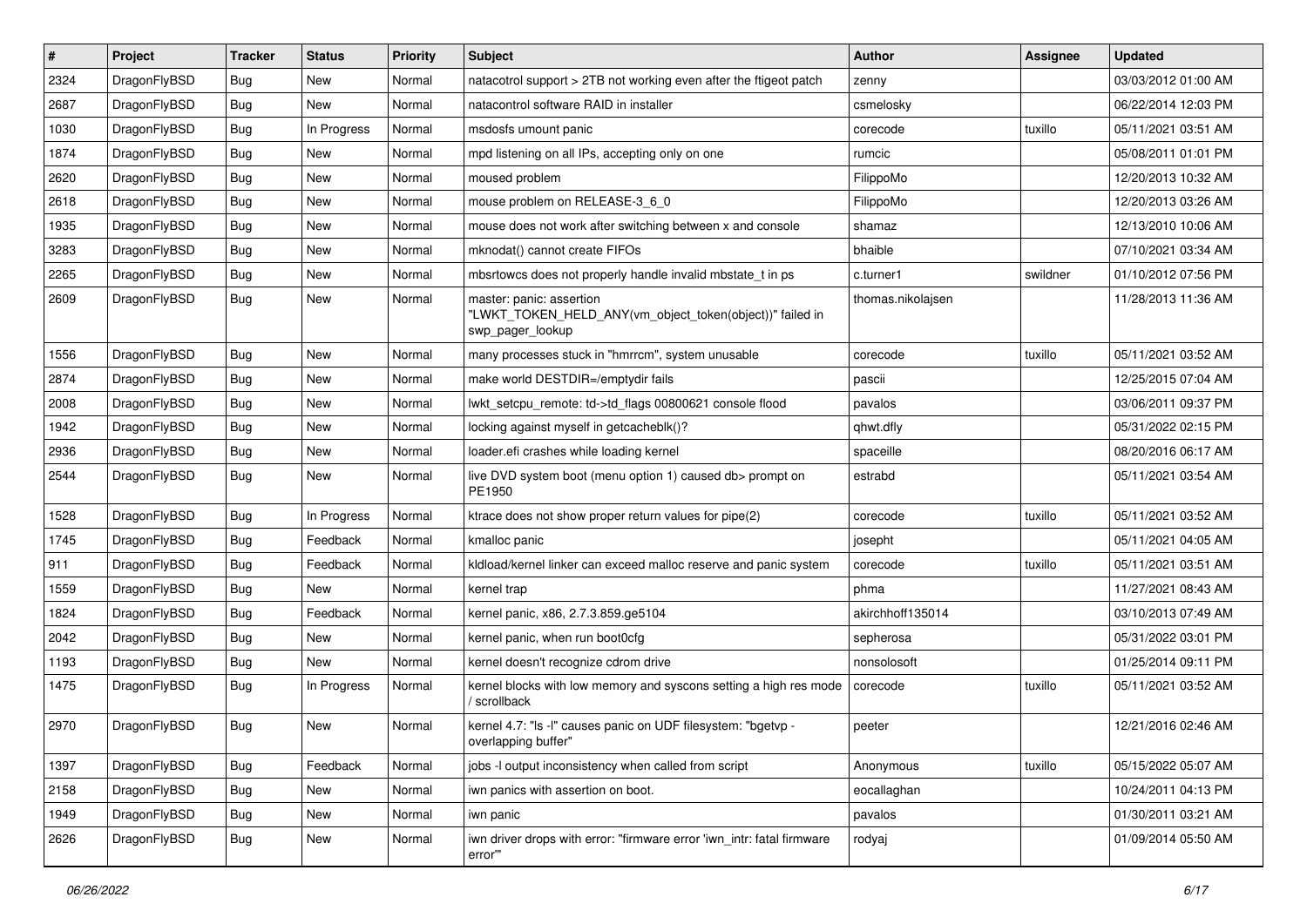| $\pmb{\#}$ | Project      | <b>Tracker</b> | <b>Status</b> | Priority | <b>Subject</b>                                                             | Author            | Assignee | <b>Updated</b>      |
|------------|--------------|----------------|---------------|----------|----------------------------------------------------------------------------|-------------------|----------|---------------------|
| 1964       | DragonFlyBSD | <b>Bug</b>     | New           | Normal   | iwn (panic assertion : wlan assert serialized)                             | simm.ptr          | josepht  | 02/01/2011 12:57 PM |
| 1474       | DragonFlyBSD | Bug            | New           | Normal   | ithread 1 unexpectedly rescheduled                                         | corecode          | tuxillo  | 05/11/2021 03:52 AM |
| 1867       | DragonFlyBSD | <b>Bug</b>     | New           | Normal   | it(4) motherboard and fan problems                                         | tuxillo           |          | 07/08/2011 10:48 AM |
| 2972       | DragonFlyBSD | <b>Bug</b>     | New           | Normal   | ipfw3 "deny to me" does not work correctly                                 | mneumann          |          | 12/27/2016 12:11 PM |
| 2788       | DragonFlyBSD | <b>Bug</b>     | New           | Normal   | ioctl GSLICEINFO: Not working for vnode slice                              | mneumann          |          | 02/12/2015 07:49 AM |
| 3028       | DragonFlyBSD | Bug            | In Progress   | Normal   | installer: confusion of set/get disk encryption passphrase dialogs         | liweitianux       | tuxillo  | 06/03/2022 05:13 PM |
| 989        | DragonFlyBSD | <b>Bug</b>     | New           | Normal   | installer/fdisk trouble with wrapped values                                | Discodestroyer    |          | 02/18/2014 06:27 AM |
| 2182       | DragonFlyBSD | Bug            | New           | Normal   | if msk PHY FIFO underrun/overflow                                          | nonsolosoft       |          | 09/03/2012 06:39 AM |
| 1946       | DragonFlyBSD | <b>Bug</b>     | New           | Normal   | ieee80211 panic                                                            | pavalos           | josepht  | 01/27/2011 06:00 PM |
| 2329       | DragonFlyBSD | <b>Bug</b>     | <b>New</b>    | Normal   | ibm x3550 & acpi                                                           | ano               |          | 06/03/2014 11:37 AM |
| 2598       | DragonFlyBSD | <b>Bug</b>     | New           | Normal   | i386 via USB Booting                                                       | mbzadegan         |          | 10/21/2013 02:28 AM |
| 3316       | DragonFlyBSD | <b>Bug</b>     | New           | Normal   | hammer2_dirent_create() allows creating >1 dirents with the same<br>name   | tkusumi           |          | 06/05/2022 12:35 PM |
| 1307       | DragonFlyBSD | Bug            | In Progress   | Normal   | hammer tid -2 shows unexpected result                                      | corecode          |          | 10/18/2016 05:29 PM |
| 2857       | DragonFlyBSD | <b>Bug</b>     | <b>New</b>    | Normal   | hammer stalls via bitcoin-qt                                               | tkusumi           |          | 11/30/2015 06:52 AM |
| 1984       | DragonFlyBSD | <b>Bug</b>     | New           | Normal   | hammer mount fails after crash - HAMMER: FIFO record bad head<br>signature | thomas.nikolajsen |          | 03/08/2011 06:57 PM |
| 2809       | DragonFlyBSD | <b>Bug</b>     | <b>New</b>    | Normal   | hammer mirror-stream                                                       | masu              |          | 04/10/2015 12:33 AM |
| 2123       | DragonFlyBSD | Bug            | New           | Normal   | hammer is losing files                                                     | schmir            |          | 08/30/2011 07:56 PM |
| 2387       | DragonFlyBSD | <b>Bug</b>     | <b>New</b>    | Normal   | hammer ignores -t during dedup                                             | phma              |          | 06/17/2012 12:30 PM |
| 2526       | DragonFlyBSD | <b>Bug</b>     | <b>New</b>    | Normal   | hammer cleanup doesn't run on first day of DST                             | pavalos           |          | 10/18/2016 05:28 PM |
| 1943       | DragonFlyBSD | <b>Bug</b>     | New           | Normal   | hammer assertion panic                                                     | peter             |          | 12/27/2010 12:45 AM |
| 2124       | DragonFlyBSD | <b>Bug</b>     | <b>New</b>    | Normal   | getty repeating too quickly on port /dev/ttyv0                             | sgeorge.ml        |          | 09/01/2011 04:28 AM |
| 2282       | DragonFlyBSD | <b>Bug</b>     | In Progress   | Normal   | gdb segfaults with certain corefiles                                       | tuxillo           |          | 01/18/2012 04:40 PM |
| 3222       | DragonFlyBSD | <b>Bug</b>     | <b>New</b>    | Normal   | gcc - undefined reference to '__atomic_load' (missing libatomic?)          | mneumann          |          | 02/08/2020 02:45 AM |
| 331        | DragonFlyBSD | Bug            | In Progress   | Normal   | ftpsesame (aka Bridging S01E03)                                            | bastyaelvtars     |          | 03/09/2013 12:28 PM |
| 781        | DragonFlyBSD | <b>Bug</b>     | In Progress   | Normal   | fdisk uses wrong geometry on usb flash drives                              | corecode          | tuxillo  | 05/11/2021 03:50 AM |
| 2806       | DragonFlyBSD | <b>Bug</b>     | New           | Normal   | failed to configure a link-local address on ath0 (errno = 22)              | Chingyuan         |          | 05/25/2021 01:00 AM |
| 3011       | DragonFlyBSD | <b>Bug</b>     | In Progress   | Normal   | dragonfly/sys/dev/netif/re/re.c: suspicious code ?                         | dcb               |          | 07/29/2017 01:26 AM |
| 2886       | DragonFlyBSD | <b>Bug</b>     | <b>New</b>    | Normal   | dragonfly mail agent: sending a testmail causes high system load           | worf              |          | 02/05/2016 05:53 AM |
| 1951       | DragonFlyBSD | Bug            | <b>New</b>    | Normal   | dma_timeouts at phyaddr on a good hdd                                      | peur.neu          |          | 01/04/2011 07:12 AM |
| 1547       | DragonFlyBSD | Bug            | In Progress   | Normal   | disklabel64 automatic sizing                                               | corecode          | tuxillo  | 05/11/2021 03:52 AM |
| 3141       | DragonFlyBSD | <b>Bug</b>     | <b>New</b>    | Normal   | dholient blocks boot process                                               | rowo              |          | 12/16/2018 11:01 AM |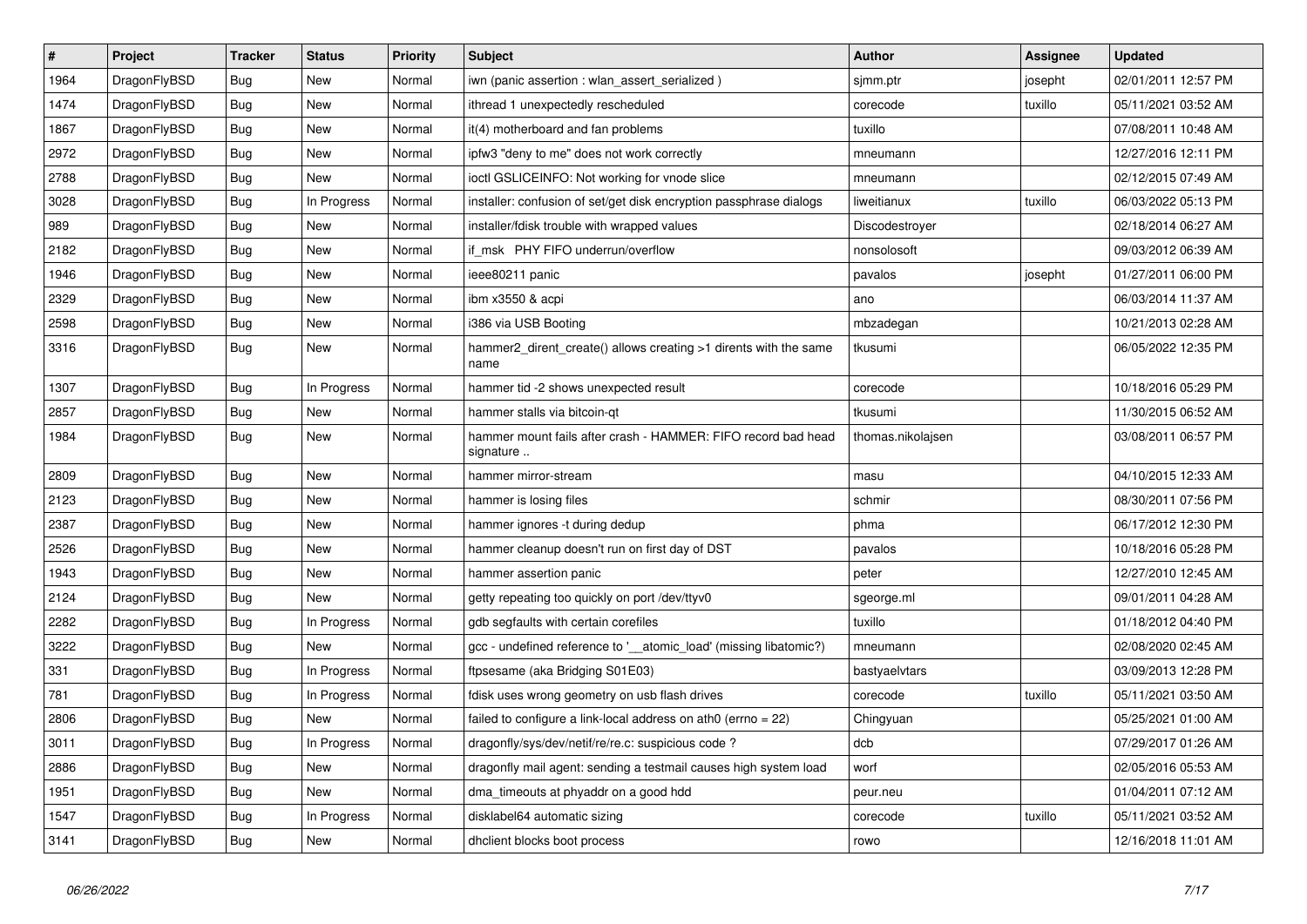| #    | Project      | <b>Tracker</b> | <b>Status</b> | <b>Priority</b> | Subject                                                                                         | Author         | Assignee | <b>Updated</b>      |
|------|--------------|----------------|---------------|-----------------|-------------------------------------------------------------------------------------------------|----------------|----------|---------------------|
| 1579 | DragonFlyBSD | Bug            | Feedback      | Normal          | dfly 2.4.1 does not like HP DL360G4p and Smart Array 6400 with<br>MSA <sub>20</sub>             | tomaz.borstnar | tuxillo  | 06/02/2014 02:44 PM |
| 2082 | DragonFlyBSD | Bug            | New           | Normal          | dfbsd 2.10.1 amd64 - mc port build error with 'bmake bin-install'                               | sun-doctor     |          | 05/25/2011 07:18 PM |
| 2100 | DragonFlyBSD | Bug            | Feedback      | Normal          | devfs related panic                                                                             | sepherosa      | alexh    | 07/10/2011 02:29 PM |
| 1876 | DragonFlyBSD | <b>Bug</b>     | <b>New</b>    | Normal          | devfs in jail + logging out from console(ttyv1+) -> panic                                       | qhwt.dfly      | tuxillo  | 05/31/2022 03:24 PM |
| 2604 | DragonFlyBSD | <b>Bug</b>     | New           | Normal          | dell laptop does not boot with LATEST                                                           | isenmann       |          | 11/20/2013 02:07 AM |
| 2917 | DragonFlyBSD | Bug            | <b>New</b>    | Normal          | da8: reading primary partition table: error accessing offset<br>000000000000 for 512            | liweitianux    |          | 05/11/2021 08:43 PM |
| 3116 | DragonFlyBSD | Bug            | <b>New</b>    | Normal          | da0 detects on very big volume if to _remove_ usb install stick and<br>reboot on Intel NUC5PPYH | dpostolov      |          | 01/07/2018 09:40 PM |
| 2569 | DragonFlyBSD | Bug            | <b>New</b>    | Normal          | ctime NFS                                                                                       | ferney         |          | 08/11/2013 04:35 AM |
| 2319 | DragonFlyBSD | Bug            | <b>New</b>    | Normal          | crypt/passwd forward compat                                                                     | c.turner1      |          | 02/28/2012 12:39 PM |
| 3110 | DragonFlyBSD | Bug            | <b>New</b>    | Normal          | crash with ipfw3 under load                                                                     | bnegre82       |          | 12/09/2017 06:22 AM |
| 2621 | DragonFlyBSD | <b>Bug</b>     | New           | Normal          | core dump using cdrom                                                                           | nonsolosoft    |          | 12/27/2013 12:43 AM |
| 2712 | DragonFlyBSD | Bug            | <b>New</b>    | Normal          | connect(2) returns EINVAL when retrying after ECONNREFUSED                                      | jorisgio       |          | 08/14/2014 05:31 PM |
| 2389 | DragonFlyBSD | <b>Bug</b>     | New           | Normal          | computer crashed while listing processes                                                        | phma           |          | 06/18/2012 02:49 PM |
| 1618 | DragonFlyBSD | <b>Bug</b>     | Feedback      | Normal          | collision for 'struct pmap' when using RPC and <sys user.h=""></sys>                            | carenas        |          | 05/11/2021 04:05 AM |
| 2924 | DragonFlyBSD | Bug            | New           | Normal          | cat -v fails to tag characters in extended table with M- prefix with<br>some locales            | sevan          |          | 07/11/2016 07:18 AM |
| 1584 | DragonFlyBSD | <b>Bug</b>     | In Progress   | Normal          | can't use ssh from jail: debug1: read_passphrase: can't open<br>/dev/tty: Device busy           | corecode       | tuxillo  | 05/11/2021 03:53 AM |
| 1587 | DragonFlyBSD | <b>Bug</b>     | Feedback      | Normal          | can't gdb across fork                                                                           | corecode       | tuxillo  | 05/11/2021 03:54 AM |
| 2531 | DragonFlyBSD | Bug            | New           | Normal          | camcontrol fails to disable APM                                                                 | m.lombardi85   |          | 03/23/2013 12:28 PM |
| 3006 | DragonFlyBSD | Bug            | New           | Normal          | boot0cfg: panic in kern_udev.c in function _udev_dict_set_cstr when<br>installing in VirtualBox | MichiGreat     |          | 04/01/2017 02:22 PM |
| 806  | DragonFlyBSD | <b>Bug</b>     | Feedback      | Normal          | boot error on MacBook                                                                           | tralamazza     |          | 06/04/2022 05:28 AM |
| 1525 | DragonFlyBSD | <b>Bug</b>     | <b>New</b>    | Normal          | boehm-gc problems                                                                               | hasso          |          | 10/13/2012 07:13 PM |
| 1442 | DragonFlyBSD | Bug            | New           | Normal          | blocking SIGSEGV and triggering a segment violation produces an<br>all CPU consuming process    | corecode       | tuxillo  | 05/11/2021 03:52 AM |
| 1246 | DragonFlyBSD | <b>Bug</b>     | <b>New</b>    | Normal          | bad resolution (monitor desync) with livedvd                                                    | Przem0l        |          | 02/18/2014 06:29 AM |
| 3143 | DragonFlyBSD | <b>Bug</b>     | New           | Normal          | assertion "0" failed in hammer2_inode_xop_chain_sync                                            | cbin           |          | 07/18/2018 12:50 PM |
| 2459 | DragonFlyBSD | <b>Bug</b>     | Feedback      | Normal          | apic problems with HP Probook 4510s                                                             | thowe          |          | 11/27/2021 08:22 AM |
| 1521 | DragonFlyBSD | Bug            | Feedback      | Normal          | amd64 2.4 livecd won't mount root at boot                                                       | bolapara       |          | 01/28/2018 03:45 AM |
| 1287 | DragonFlyBSD | Bug            | Feedback      | Normal          | altq configuration doesn't work                                                                 | corecode       | tuxillo  | 05/11/2021 03:51 AM |
| 2306 | DragonFlyBSD | <b>Bug</b>     | New           | Normal          | a crash starts the kernel debugger in text mode, but just reboots in $X \mid p$ hma             |                |          | 02/11/2012 08:02 PM |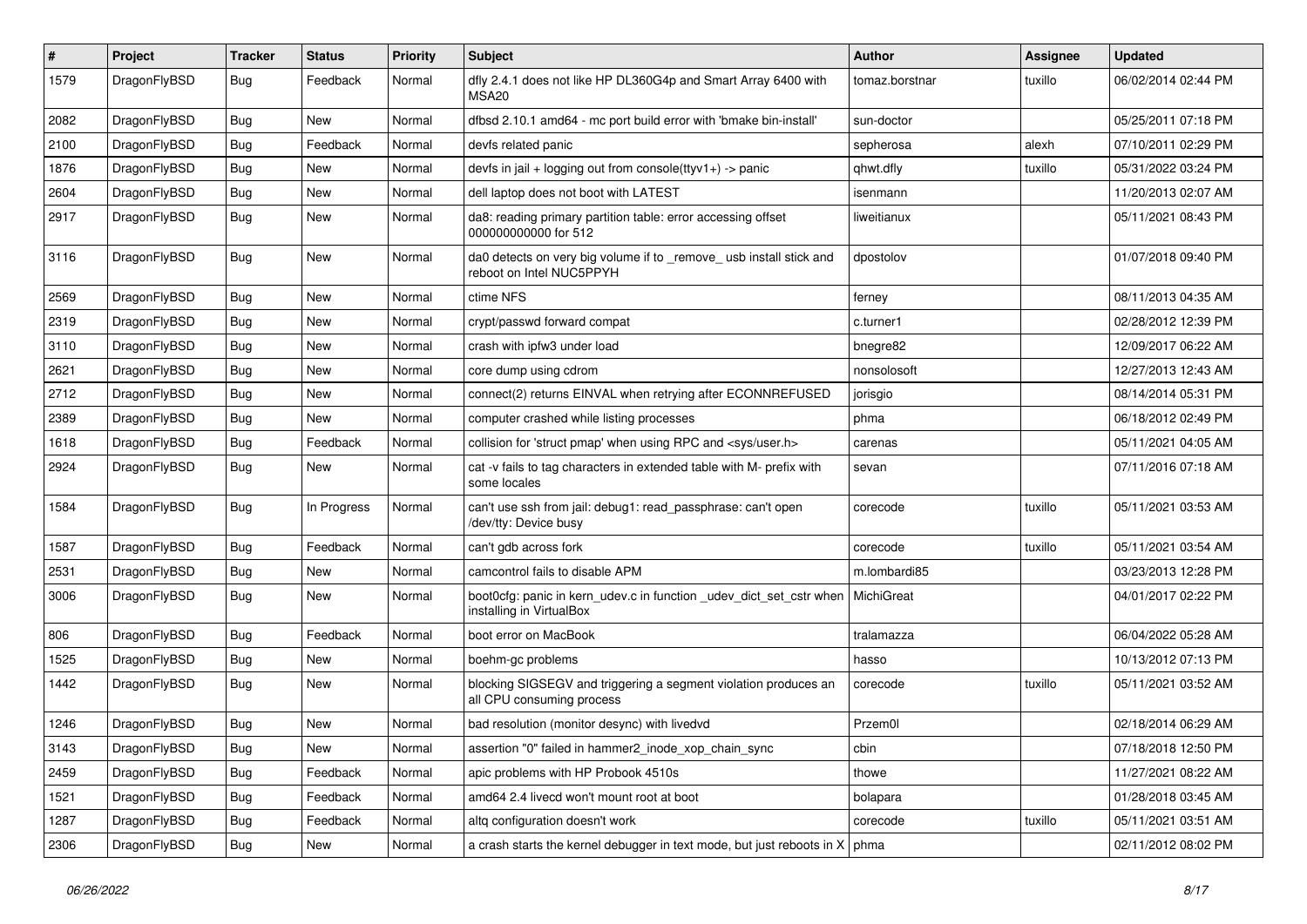| $\sharp$ | Project      | <b>Tracker</b> | <b>Status</b> | <b>Priority</b> | Subject                                                                                                                                                  | <b>Author</b> | Assignee | <b>Updated</b>      |
|----------|--------------|----------------|---------------|-----------------|----------------------------------------------------------------------------------------------------------------------------------------------------------|---------------|----------|---------------------|
| 2115     | DragonFlyBSD | Bug            | New           | Normal          | [msk] system freeze after receive some paquet                                                                                                            | bsdsx         |          | 08/22/2011 10:22 AM |
| 3226     | DragonFlyBSD | Bug            | <b>New</b>    | Normal          | Xorg freezes in vm: thread stuck in "objtrm1"                                                                                                            | peeter        |          | 04/08/2020 02:10 AM |
| 2311     | DragonFlyBSD | <b>Bug</b>     | <b>New</b>    | Normal          | Xorg crash having something to do with drm                                                                                                               | phma          |          | 02/22/2012 09:59 AM |
| 2808     | DragonFlyBSD | <b>Bug</b>     | New           | Normal          | X freeze by switching between X and VT - results in black screen                                                                                         | lukesky333    |          | 05/11/2021 03:55 AM |
| 3284     | DragonFlyBSD | Bug            | <b>New</b>    | Normal          | Wrong towlower() result for U+038A                                                                                                                       | bhaible       |          | 07/10/2021 03:34 AM |
| 2360     | DragonFlyBSD | Bug            | In Progress   | Normal          | Wishlist: virtio driver import                                                                                                                           | vsrinivas     |          | 06/04/2022 04:16 AM |
| 3302     | DragonFlyBSD | <b>Bug</b>     | New           | Normal          | Will not boot on System76 Lemur Pro (lemp10)                                                                                                             | piecuch       |          | 11/03/2021 10:21 AM |
| 2125     | DragonFlyBSD | <b>Bug</b>     | <b>New</b>    | Normal          | Weird garbage in dmesg                                                                                                                                   | herrgard      |          | 08/30/2011 08:04 PM |
| 341      | DragonFlyBSD | <b>Bug</b>     | New           | Normal          | Vinum erroneously repors devices as busy                                                                                                                 | corecode      | swildner | 01/21/2012 04:50 AM |
| 2622     | DragonFlyBSD | Bug            | New           | Normal          | VAIO FIT15E fn keys support                                                                                                                              | nonsolosoft   |          | 12/31/2013 01:31 AM |
| 1390     | DragonFlyBSD | <b>Bug</b>     | In Progress   | Normal          | Use id_t type for {get,set}priority()                                                                                                                    | Anonymous     | tuxillo  | 07/05/2019 02:18 AM |
| 2316     | DragonFlyBSD | <b>Bug</b>     | New           | Normal          | Ungraceful invalid password handling for adding a new user in the<br>installer                                                                           | rune          |          | 04/27/2012 11:23 PM |
| 998      | DragonFlyBSD | <b>Bug</b>     | In Progress   | Normal          | Unconfiguring a vn while it is mounted                                                                                                                   | rumcic        | tuxillo  | 05/11/2021 04:00 AM |
| 1560     | DragonFlyBSD | <b>Bug</b>     | Feedback      | Normal          | Unable to modify partition table on ThinkPad T61p during install                                                                                         | rehsack       |          | 01/15/2015 08:57 AM |
| 1454     | DragonFlyBSD | Bug            | Feedback      | Normal          | Unable to boot from external USB DVD drive                                                                                                               | elekktretterr |          | 05/11/2021 04:01 AM |
| 2061     | DragonFlyBSD | <b>Bug</b>     | New           | Normal          | USB keyboard boot panic                                                                                                                                  | sjg           |          | 05/04/2012 12:20 AM |
| 2077     | DragonFlyBSD | Bug            | New           | Normal          | USB devices conflicting                                                                                                                                  | srussell      |          | 05/17/2011 05:12 PM |
| 846      | DragonFlyBSD | Bug            | Feedback      | Normal          | USB bugs:usb mouse can't used!                                                                                                                           | frankning     |          | 01/15/2015 08:36 AM |
| 2802     | DragonFlyBSD | Bug            | <b>New</b>    | Normal          | USB Wifi urtwn0 crash from cd boot                                                                                                                       | opvalues      |          | 03/10/2015 01:07 AM |
| 3139     | DragonFlyBSD | Bug            | New           | Normal          | USB Mouse Does Not Work in DragonflyBSD guest on VirtualBox                                                                                              | chiguy1256    |          | 06/24/2018 10:14 PM |
| 1613     | DragonFlyBSD | Bug            | Feedback      | Normal          | USB Keyboard not working on master                                                                                                                       | elekktretterr |          | 05/11/2021 04:05 AM |
| 2822     | DragonFlyBSD | <b>Bug</b>     | New           | Normal          | USB 3.0 stick throws "reading primary partition table: error<br>accessing offset 000[] for 152" error, while the stick works on any<br>other OS I tested | revuwa        | profmakx | 06/29/2015 05:56 AM |
| 2153     | DragonFlyBSD | Bug            | <b>New</b>    | Normal          | Too many unuseful warnings at boot                                                                                                                       | juanfra684    |          | 10/18/2011 10:16 PM |
| 2371     | DragonFlyBSD | Bug            | New           | Normal          | Timezone problem with America/Sao_Paulo                                                                                                                  | raitech       |          | 05/17/2012 01:42 PM |
| 2820     | DragonFlyBSD | Bug            | New           | Normal          | TP-Link USB Wi-Fi adapter cannot be reattached to the system                                                                                             | shamaz        |          | 05/22/2015 09:45 PM |
| 3157     | DragonFlyBSD | Bug            | New           | Normal          | TP-Link UE300 not working in 5.2-RELEASE                                                                                                                 | tuxillo       |          | 11/15/2018 02:08 PM |
| 2391     | DragonFlyBSD | Bug            | In Progress   | Normal          | System lock with ahci and acpi enabled on ATI RS690 chipset with<br>SMB600 sata controller                                                               | jorisgio      | vadaszi  | 06/03/2015 03:51 PM |
| 2308     | DragonFlyBSD | Bug            | New           | Normal          | System freeze when unloading snd_hda                                                                                                                     | jaydg         |          | 02/19/2012 07:15 AM |
| 1884     | DragonFlyBSD | Bug            | New           | Normal          | System completely freezes while listening music (devbuf: malloc<br>limit exceeded)                                                                       | shamaz        |          | 01/24/2011 05:00 PM |
| 1336     | DragonFlyBSD | <b>Bug</b>     | In Progress   | Normal          | Still looking for reports of missed directory entries w/ HAMMER                                                                                          | dillon        |          | 05/11/2021 04:00 AM |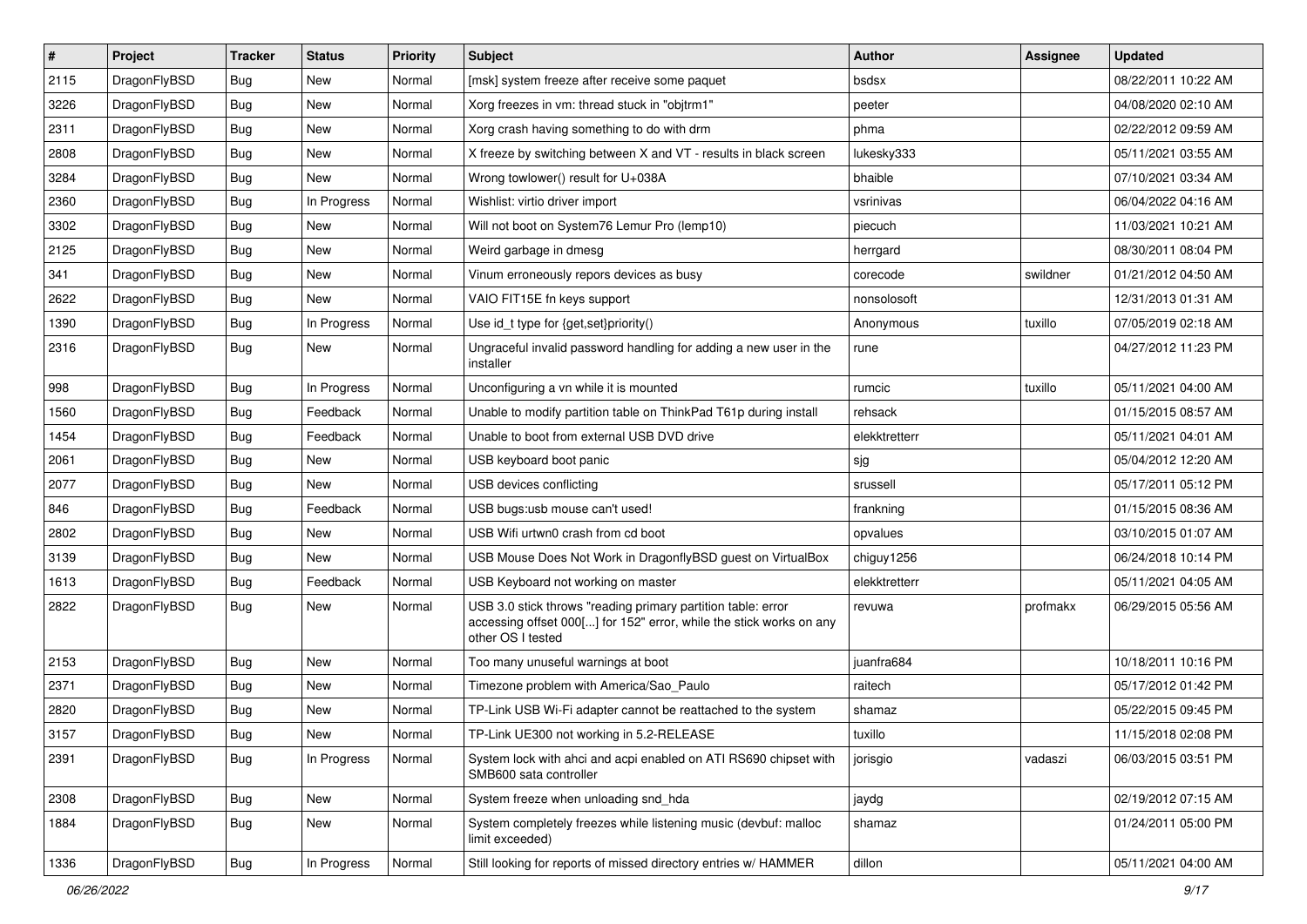| $\#$ | Project      | <b>Tracker</b> | <b>Status</b> | <b>Priority</b> | <b>Subject</b>                                                                                  | <b>Author</b>   | Assignee | <b>Updated</b>      |
|------|--------------|----------------|---------------|-----------------|-------------------------------------------------------------------------------------------------|-----------------|----------|---------------------|
| 3318 | DragonFlyBSD | <b>Bug</b>     | In Progress   | Normal          | Segmenation fault when a process resumed with checkpt exits                                     | zabolekar       | tuxillo  | 06/18/2022 08:24 AM |
| 2094 | DragonFlyBSD | <b>Bug</b>     | <b>New</b>    | Normal          | Segfault when gdb printing backtrace from core dump                                             | greenrd         |          | 06/25/2011 04:14 PM |
| 3278 | DragonFlyBSD | Bug            | New           | Normal          | Second screen image is distorted                                                                | arcade@b1t.name |          | 07/10/2021 03:36 AM |
| 2731 | DragonFlyBSD | Bug            | In Progress   | Normal          | Screen full of random colors when starting Xorg with Intel Haswell<br>HD Graphics P4600         | jkatzmaier      |          | 11/12/2014 04:08 PM |
| 3243 | DragonFlyBSD | <b>Bug</b>     | New           | Normal          | SMART status not reported properly for SSD disks                                                | daftaupe        |          | 09/09/2020 11:03 PM |
| 1194 | DragonFlyBSD | Bug            | <b>New</b>    | Normal          | SCSI errors while trying to copy photos from my camera                                          | elekktretterr   |          | 01/14/2015 04:39 PM |
| 2587 | DragonFlyBSD | Bug            | New           | Normal          | SATA DVD writer not detected by DragonFly                                                       | srussell        |          | 09/04/2020 08:55 AM |
| 3300 | DragonFlyBSD | Bug            | New           | Normal          | Running Xvnc from TigerVNC package through the INETD daemon<br>in TCP WAIT mode fails hard      | adrian          |          | 01/08/2022 04:25 AM |
| 3029 | DragonFlyBSD | <b>Bug</b>     | New           | Normal          | Running DflyBSD 4.8 on FreeBSD bhyve as a guest                                                 | iron            |          | 05/13/2022 04:33 AM |
| 3298 | DragonFlyBSD | Bug            | New           | Normal          | Running "w" and having logged in via XDM through VNC, "w" prints<br>an extra error message      | piecuch         |          | 10/25/2021 09:16 AM |
| 2629 | DragonFlyBSD | Bug            | New           | Normal          | Replace gcc44 with llvm34, clang34, and libc++                                                  | tuxillo         |          | 06/02/2014 02:30 PM |
| 2509 | DragonFlyBSD | Bug            | New           | Normal          | Redefinition of DIRBLKSIZ in restore(8)                                                         | swildner        |          | 06/04/2022 04:40 AM |
| 2819 | DragonFlyBSD | Bug            | In Progress   | Normal          | Random micro system freezes after a week of uptime                                              | ftigeot         | dillon   | 08/16/2015 08:46 PM |
| 2288 | DragonFlyBSD | Bug            | Feedback      | Normal          | Random IO performance loss introduced since January 1st                                         | lentferj        |          | 01/23/2013 04:21 PM |
| 3134 | DragonFlyBSD | <b>Bug</b>     | New           | Normal          | RFC 3021 (/31 networks) appear to be unsupported                                                | jailbird        |          | 05/16/2018 11:03 PM |
| 2881 | DragonFlyBSD | <b>Bug</b>     | New           | Normal          | Pulseaudio hangs/resets system when starting X11                                                | mneumann        |          | 01/09/2016 03:08 AM |
| 3117 | DragonFlyBSD | Bug            | New           | Normal          | Problem with colours if "intel" video-driver used                                               | dpostolov       |          | 01/07/2018 11:35 PM |
| 1668 | DragonFlyBSD | Bug            | Feedback      | Normal          | Power button not working                                                                        | elekktretterr   |          | 03/10/2013 06:22 AM |
| 2617 | DragonFlyBSD | <b>Bug</b>     | Feedback      | Normal          | Possible issue with wireless mouse on 3.6 release                                               | FilippoMo       |          | 01/14/2015 03:42 PM |
| 2092 | DragonFlyBSD | <b>Bug</b>     | New           | Normal          | Panic: Bad link elm 0x next->prev != elm                                                        | masterblaster   | dillon   | 12/04/2011 12:49 PM |
| 1860 | DragonFlyBSD | Bug            | Feedback      | Normal          | Panic while creating UFS fs on vn(4) for initrd                                                 | matthias        |          | 02/29/2012 07:16 AM |
| 2641 | DragonFlyBSD | Bug            | New           | Normal          | Panic when loading natapci as module                                                            | tuxillo         |          | 05/11/2021 03:54 AM |
| 1873 | DragonFlyBSD | <b>Bug</b>     | New           | Normal          | Panic upon usb mouse detach and reattaching                                                     | rumcic          |          | 02/01/2011 09:53 AM |
| 1250 | DragonFlyBSD | <b>Bug</b>     | Feedback      | Normal          | Panic upon plugging an USB flash drive into the machine                                         | rumcic          |          | 03/10/2013 05:17 AM |
| 1939 | DragonFlyBSD | <b>Bug</b>     | New           | Normal          | Panic on nightly build and stress test box                                                      | lentferj        |          | 12/18/2010 08:41 AM |
| 2081 | DragonFlyBSD | Bug            | Feedback      | Normal          | Panic on device "detach" / "failure"                                                            | vsrinivas       |          | 02/29/2012 07:11 AM |
| 2812 | DragonFlyBSD | Bug            | New           | Normal          | Panic on Intel DE3815TYKHE                                                                      | tmorp           |          | 05/14/2015 03:14 PM |
| 2037 | DragonFlyBSD | Bug            | Feedback      | Normal          | Panic Bad link elm while building packages                                                      | ftigeot         | dillon   | 04/21/2011 07:20 AM |
| 1580 | DragonFlyBSD | <b>Bug</b>     | Feedback      | Normal          | Panic (Fatal trap 12: page fault while in kernel mode) while playing<br>with pf and netif names | rumcic          |          | 12/21/2018 01:21 AM |
| 3199 | DragonFlyBSD | <b>Bug</b>     | New           | Normal          | PFS label not found panic                                                                       | tse             |          | 08/21/2019 03:51 AM |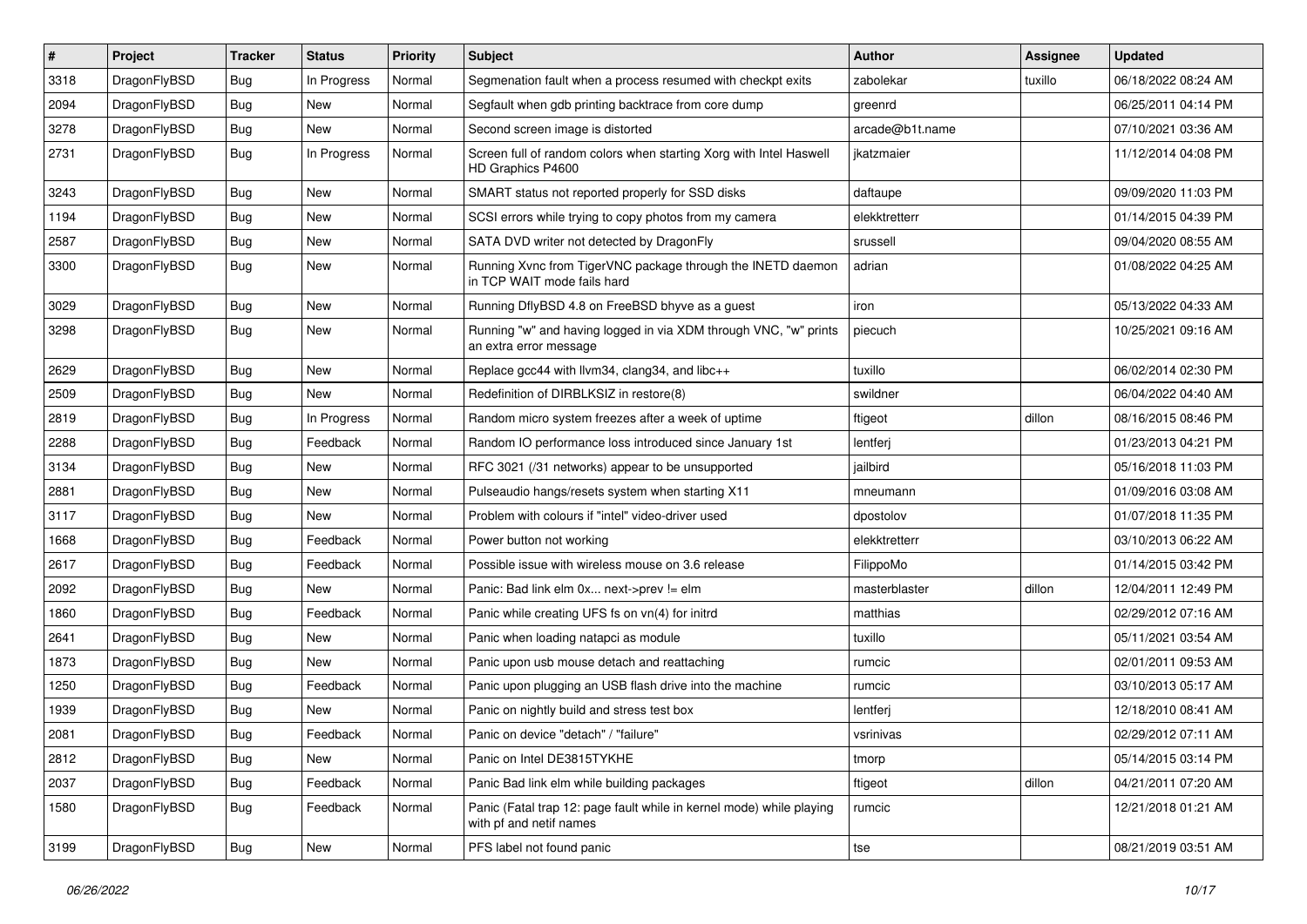| $\vert$ # | Project      | <b>Tracker</b> | <b>Status</b> | <b>Priority</b> | Subject                                                                                | Author        | Assignee  | <b>Updated</b>      |
|-----------|--------------|----------------|---------------|-----------------|----------------------------------------------------------------------------------------|---------------|-----------|---------------------|
| 2161      | DragonFlyBSD | <b>Bug</b>     | <b>New</b>    | Normal          | Outdated xorg.conf file gets installed into etc and screws up mouse                    | eocallaghan   |           | 10/27/2011 01:51 PM |
| 2051      | DragonFlyBSD | <b>Bug</b>     | <b>New</b>    | Normal          | No ipv6 lan route entry created on 2.10                                                | ftigeot       |           | 04/21/2011 10:37 AM |
| 1774      | DragonFlyBSD | <b>Bug</b>     | New           | Normal          | New IP header cleanup branch available for testing                                     | dillon        |           | 05/15/2022 10:59 AM |
| 3317      | DragonFlyBSD | Bug            | In Progress   | Normal          | Network vtnet0 not working on Hetzner cloud                                            | mneumann      |           | 06/18/2022 03:55 AM |
| 3310      | DragonFlyBSD | Bug            | In Progress   | Normal          | NVMM+QEMU fail to boot with UEFI: Mem Assist Failed<br>[gpa=0xfffffff0]                | liweitianux   |           | 01/11/2022 03:22 PM |
| 2496      | DragonFlyBSD | Bug            | <b>New</b>    | Normal          | NTFS malloc limit exceeded                                                             | plasmob       | tuxillo   | 02/19/2013 08:47 AM |
| 1695      | DragonFlyBSD | <b>Bug</b>     | <b>New</b>    | Normal          | NFS-related system breakdown                                                           | Anonymous     |           | 04/10/2014 12:35 AM |
| 1463      | DragonFlyBSD | Bug            | <b>New</b>    | Normal          | Mountroot before drives are initialized                                                | elekktretterr |           | 12/07/2010 01:30 PM |
| 1456      | DragonFlyBSD | Bug            | Feedback      | Normal          | Microsoft wireless desktop problems                                                    | elekktretterr |           | 01/15/2015 08:34 AM |
| 3165      | DragonFlyBSD | Bug            | New           | Normal          | Looping at boot time                                                                   | gop           |           | 12/28/2018 01:04 PM |
| 1502      | DragonFlyBSD | Bug            | In Progress   | Normal          | Lock while deleting files from nohistory HAMMER directories                            | hasso         |           | 03/10/2013 04:28 AM |
| 168       | DragonFlyBSD | <b>Bug</b>     | In Progress   | Normal          | Livelocked limit engaged while trying to setup IPW wireless                            | mschacht      | sepherosa | 05/11/2021 04:05 AM |
| 1591      | DragonFlyBSD | Bug            | Feedback      | Normal          | Lenovo X301 hangs with AHCI Driver CMD TIMEOUT<br>STS=d0 <bsy></bsy>                   | eocallaghan   |           | 05/11/2021 04:05 AM |
| 2414      | DragonFlyBSD | <b>Bug</b>     | In Progress   | Normal          | Lenovo S10 acpi freeze (not new)                                                       | davshao       |           | 05/11/2021 04:13 AM |
| 2004      | DragonFlyBSD | Bug            | <b>New</b>    | Normal          | LWKT WAIT IPIQ panic                                                                   | steve         |           | 03/08/2011 05:46 PM |
| 1899      | DragonFlyBSD | Bug            | <b>New</b>    | Normal          | Keyboard doesn't work                                                                  | fransm        |           | 05/15/2022 03:32 PM |
| 3218      | DragonFlyBSD | <b>Bug</b>     | <b>New</b>    | Normal          | Kernel panics are not sent to comconsole when booted over EFI                          | mqudsi        |           | 12/02/2019 08:52 PM |
| 2052      | DragonFlyBSD | Bug            | <b>New</b>    | Normal          | Kernel panic: CPU APIC ID out of range                                                 | Anonymous     |           | 05/02/2011 11:06 AM |
| 3224      | DragonFlyBSD | <b>Bug</b>     | <b>New</b>    | Normal          | Kernel panic when trying to ping6                                                      | zhtw          |           | 03/08/2020 08:55 AM |
| 3235      | DragonFlyBSD | Bug            | <b>New</b>    | Normal          | Kernel panic in devfs_vnops.c                                                          | mneumann      |           | 04/28/2020 07:00 AM |
| 2891      | DragonFlyBSD | <b>Bug</b>     | <b>New</b>    | Normal          | Kernel panic in IEEE802.11 related code                                                | shamaz        |           | 05/29/2016 05:49 PM |
| 1594      | DragonFlyBSD | <b>Bug</b>     | <b>New</b>    | Normal          | Kernel panic during boot from Live CD on Dell E6400                                    | bodie         |           | 05/11/2021 03:54 AM |
| 3247      | DragonFlyBSD | Bug            | New           | Normal          | Kernel panic doing nothing much                                                        | phma          |           | 09/12/2020 11:40 PM |
| 2250      | DragonFlyBSD | <b>Bug</b>     | <b>New</b>    | Normal          | Kernel panic                                                                           | adamk         |           | 11/23/2018 01:10 AM |
| 2473      | DragonFlyBSD | Bug            | New           | Normal          | Kernel crash when trying to up the wpi0 device (Dfly<br>v3.3.0.758.g47388-DEVELOPMENT) | tomaz         |           | 02/24/2014 08:50 AM |
| 3280      | DragonFlyBSD | Bug            | New           | Normal          | KMS console and i915(4) not working in 6.0                                             | cmusser       |           | 07/10/2021 03:35 AM |
| 3269      | DragonFlyBSD | Bug            | In Progress   | Normal          | Is double-buffer'd buf still required by HAMMER2?                                      | tkusumi       |           | 05/12/2021 04:09 PM |
| 1486      | DragonFlyBSD | Bug            | Feedback      | Normal          | Interrupt storm related to SATA DVD device                                             | hasso         |           | 05/11/2021 04:01 AM |
| 2994      | DragonFlyBSD | Bug            | New           | Normal          | Intermittent boot hangs after git: hammer - HAMMER Version 7                           | davshao       |           | 03/30/2017 02:06 PM |
| 3120      | DragonFlyBSD | <b>Bug</b>     | New           | Normal          | Intel AC 8260 firmware does not load                                                   | Vintodrimmer  |           | 08/28/2018 03:30 AM |
| 1144      | DragonFlyBSD | Bug            | Feedback      | Normal          | Incorrect clock under KVM                                                              | msylvan       |           | 03/09/2013 01:17 PM |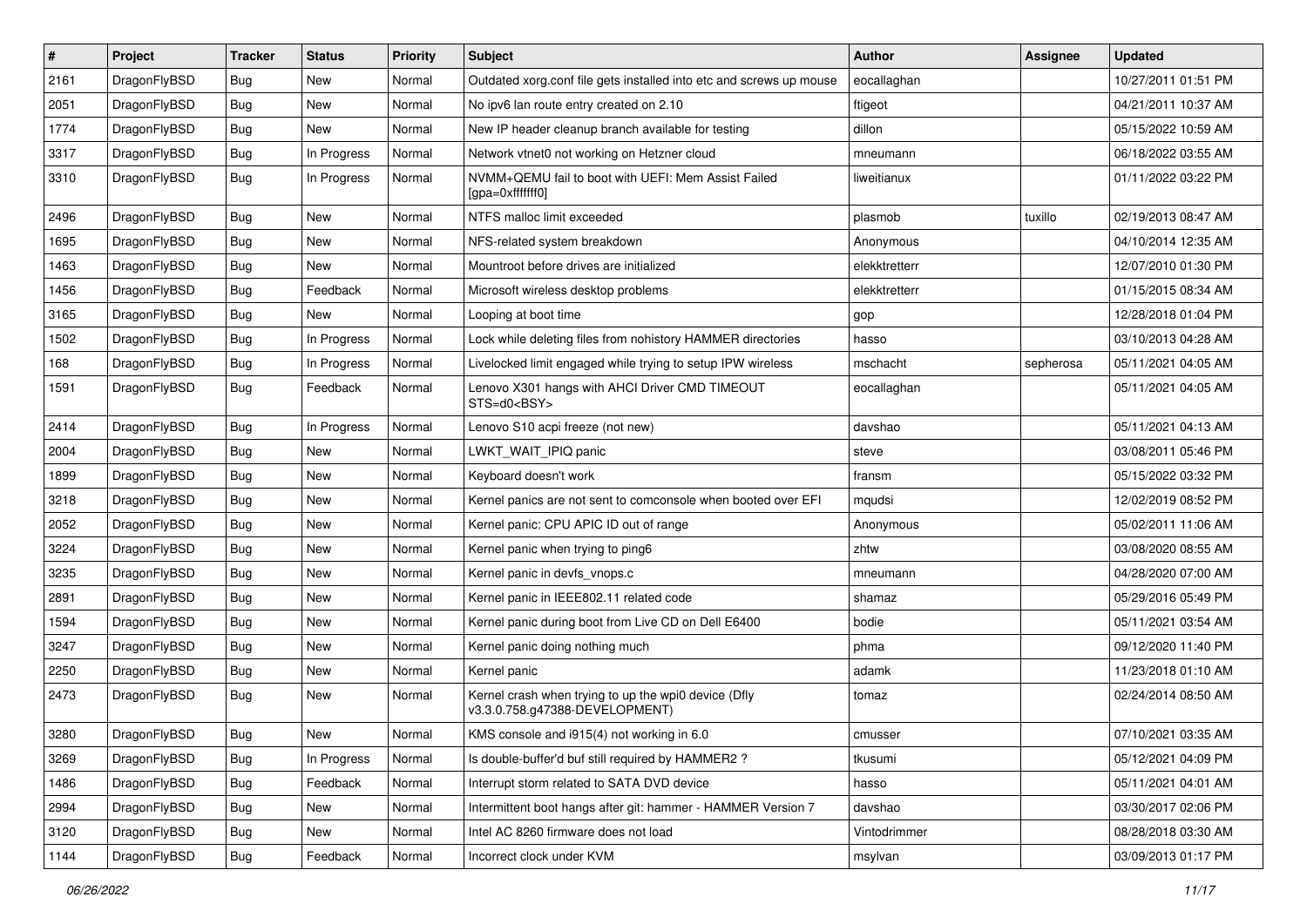| $\#$ | Project      | <b>Tracker</b> | <b>Status</b> | <b>Priority</b> | <b>Subject</b>                                                                                                       | <b>Author</b> | Assignee | <b>Updated</b>      |
|------|--------------|----------------|---------------|-----------------|----------------------------------------------------------------------------------------------------------------------|---------------|----------|---------------------|
| 1836 | DragonFlyBSD | <b>Bug</b>     | <b>New</b>    | Normal          | Incorrect TCP checksum show up in tcpdump                                                                            | robgar1       |          | 05/15/2022 11:22 AM |
| 2535 | DragonFlyBSD | Bug            | <b>New</b>    | Normal          | Imap processes apparentlt blocked on disk I/O                                                                        | ftigeot       |          | 04/02/2013 09:31 AM |
| 1718 | DragonFlyBSD | <b>Bug</b>     | Feedback      | Normal          | IDE disk drive not detected by x86 64 2.6.1 Live CD                                                                  | bcox          |          | 11/27/2021 08:25 AM |
| 3215 | DragonFlyBSD | <b>Bug</b>     | New           | Normal          | Hang in tcdrain(3) after write(3)                                                                                    | noloader      |          | 11/25/2019 03:08 PM |
| 2738 | DragonFlyBSD | Bug            | New           | Normal          | Hammer: Strange behavior when trying to recover old version of<br>moved file                                         | roland        |          | 11/20/2014 08:02 AM |
| 1330 | DragonFlyBSD | Bug            | Feedback      | Normal          | Hammer, usb disk, SYNCHRONIZE CACHE failure                                                                          | josepht       |          | 06/02/2014 04:56 AM |
| 1469 | DragonFlyBSD | <b>Bug</b>     | In Progress   | Normal          | Hammer history security concern                                                                                      | corecode      | tuxillo  | 05/11/2021 03:52 AM |
| 1907 | DragonFlyBSD | Bug            | New           | Normal          | Hammer crash in hammer_flusher_flush()                                                                               | swildner      |          | 11/11/2010 05:07 AM |
| 2852 | DragonFlyBSD | Bug            | New           | Normal          | Hammer File System - hangs on undo during system boot / mount -<br>will not recover on DragonFlyBSD newer than 3.6.0 | abale         |          | 05/11/2021 04:07 AM |
| 2958 | DragonFlyBSD | <b>Bug</b>     | Feedback      | Normal          | Hammer FS dies during pruning after massive write load                                                               | neilb         |          | 10/11/2016 04:20 AM |
| 2803 | DragonFlyBSD | <b>Bug</b>     | <b>New</b>    | Normal          | HAMMER: Warning: UNDO area too small!                                                                                | ftigeot       |          | 03/11/2015 03:42 PM |
| 3246 | DragonFlyBSD | <b>Bug</b>     | New           | Normal          | HAMMER2 unable to handle ENOSPC properly                                                                             | tkusumi       |          | 09/04/2020 11:11 AM |
| 3249 | DragonFlyBSD | <b>Bug</b>     | <b>New</b>    | Normal          | HAMMER2 fsync(2) not working properly                                                                                | tkusumi       |          | 09/21/2020 07:07 AM |
| 2287 | DragonFlyBSD | <b>Bug</b>     | New           | Normal          | HAMMER(ROOT) Illegal UNDO TAIL signature at<br>300000001967c000                                                      | y0n3t4n1      |          | 11/07/2018 01:22 AM |
| 2863 | DragonFlyBSD | Bug            | <b>New</b>    | Normal          | HAMMER synch tid is zero                                                                                             | shamaz        |          | 12/12/2015 11:24 PM |
| 2647 | DragonFlyBSD | <b>Bug</b>     | New           | Normal          | HAMMER panic on 3.6.0                                                                                                | tuxillo       |          | 05/11/2021 03:54 AM |
| 1717 | DragonFlyBSD | Bug            | Feedback      | Normal          | HAMMER panic in hammer cursor down()                                                                                 | josepht1      |          | 05/11/2021 04:05 AM |
| 2898 | DragonFlyBSD | <b>Bug</b>     | New           | Normal          | HAMMER panic                                                                                                         | pavalos       |          | 11/03/2018 07:05 AM |
| 1744 | DragonFlyBSD | <b>Bug</b>     | In Progress   | Normal          | HAMMER fsstress panic in hammer_setup_child_callback                                                                 | vsrinivas     |          | 05/11/2021 04:05 AM |
| 1749 | DragonFlyBSD | <b>Bug</b>     | In Progress   | Normal          | HAMMER fsstress panic in hammer_flush_inode_core<br>'ip->flush_state != HAMMER_FST_FLUSH'                            | vsrinivas     |          | 05/11/2021 04:06 AM |
| 3047 | DragonFlyBSD | Bug            | New           | Normal          | HAMMER critical write error                                                                                          | samuel        |          | 06/19/2019 09:50 AM |
| 3301 | DragonFlyBSD | Bug            | New           | Normal          | Gkrellm from the packages is not showing logged in users in main<br>window, logged in users always $== 0$            | adrian        |          | 01/08/2022 04:24 AM |
| 2674 | DragonFlyBSD | <b>Bug</b>     | New           | Normal          | <b>GPT Support</b>                                                                                                   | ftigeot       |          | 12/28/2015 02:54 PM |
| 1877 | DragonFlyBSD | <b>Bug</b>     | New           | Normal          | Freeze during 1st hammer cleanup after new install                                                                   | elekktretterr |          | 05/15/2022 11:43 AM |
| 2072 | DragonFlyBSD | <b>Bug</b>     | New           | Normal          | Fatal trap 12: stopped at lwkt_send_ipiq3                                                                            | rumcic        |          | 05/17/2011 04:12 AM |
| 2799 | DragonFlyBSD | <b>Bug</b>     | New           | Normal          | Fatal trap 12 caused by moused(8) -p /dev/cual0                                                                      | opvalues      |          | 03/04/2015 11:01 PM |
| 979  | DragonFlyBSD | <b>Bug</b>     | Feedback      | Normal          | Failure-prone USB mass storage (SB600? msdosfs? CAM?)                                                                | floid         |          | 01/15/2015 08:38 AM |
| 1669 | DragonFlyBSD | Bug            | In Progress   | Normal          | Drive wont open using button                                                                                         | elekktretterr |          | 02/29/2012 12:05 PM |
| 3299 | DragonFlyBSD | Bug            | In Progress   | Normal          | DragonFlyBSD reports utterly wrong uptime (most of the time, right<br>after booting in)                              | adrian        |          | 11/11/2021 01:43 PM |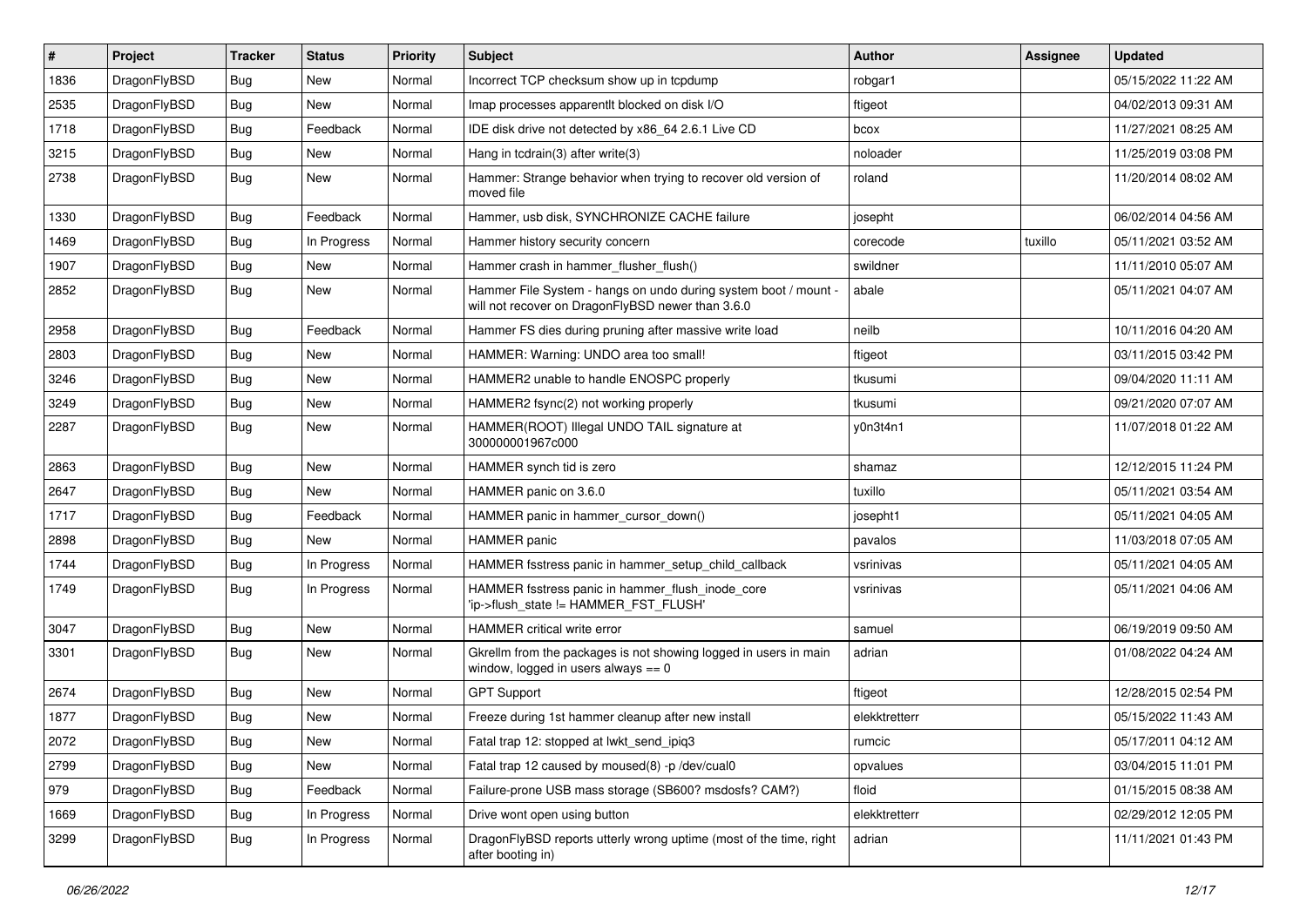| $\vert$ # | Project      | <b>Tracker</b> | <b>Status</b> | <b>Priority</b> | <b>Subject</b>                                                                                                     | <b>Author</b> | Assignee | Updated             |
|-----------|--------------|----------------|---------------|-----------------|--------------------------------------------------------------------------------------------------------------------|---------------|----------|---------------------|
| 2556      | DragonFlyBSD | <b>Bug</b>     | Feedback      | Normal          | DragonFly v3.5.0.81.gd3479 - Process signal weirdness                                                              | tuxillo       |          | 12/17/2013 03:48 PM |
| 3197      | DragonFlyBSD | <b>Bug</b>     | <b>New</b>    | Normal          | Dragon Fly upgrades                                                                                                | tse           |          | 04/18/2020 04:18 PM |
| 2619      | DragonFlyBSD | Bug            | <b>New</b>    | Normal          | DragonFly 3.6 can't be installed on a 6TB volume                                                                   | ftigeot       |          | 02/23/2014 11:55 PM |
| 2595      | DragonFlyBSD | Bug            | <b>New</b>    | Normal          | DragonFly 3.4.3 crashes on SUN Blade X6250 with Qlogic ISP 2432<br>FC card                                         | Turvamies     |          | 10/07/2013 11:53 AM |
| 2585      | DragonFlyBSD | <b>Bug</b>     | <b>New</b>    | Normal          | Dfly 3.4.3 on ESXi 5.1, HP Smart Array P410 passthrough<br>recognised, but not functioning                         | yggdrasil     | swildner | 05/09/2022 08:14 AM |
| 2498      | DragonFlyBSD | Bug            | New           | Normal          | DFBSD v3.2.2-RELEASE - LIST_FIRST(&bp->b_dep) == NULL"<br>failed in vfs_vmio_release                               | tuxillo       |          | 05/31/2022 04:09 PM |
| 2351      | DragonFlyBSD | <b>Bug</b>     | In Progress   | Normal          | DFBSD v3.1.0.579.g44ccf - Stuck during startup, random freezes                                                     | tuxillo       |          | 04/24/2012 08:21 AM |
| 2345      | DragonFlyBSD | <b>Bug</b>     | In Progress   | Normal          | DFBSD v3.1.0.457.gd679f - NFS panic on diskless station                                                            | tuxillo       |          | 04/07/2012 05:22 PM |
| 2358      | DragonFlyBSD | <b>Bug</b>     | In Progress   | Normal          | DFBSD v3.0.2.32.g928ca - panic: hammer: insufficient undo FIFO<br>space!                                           | tuxillo       | tuxillo  | 05/10/2021 02:50 AM |
| 1959      | DragonFlyBSD | <b>Bug</b>     | <b>New</b>    | Normal          | DFBSD v2.9.1.422.gc98f2 - Panic during boot - IPv6 and PF                                                          | tuxillo       |          | 01/13/2011 03:37 AM |
| 2171      | DragonFlyBSD | <b>Bug</b>     | <b>New</b>    | Normal          | DFBSD v2.13.0.151.gdc8442 - panic: assertion "(*ptep &<br>$(PG_MANAGED PG_V)$ == PG_V"                             | tuxillo       |          | 11/04/2011 05:06 PM |
| 2166      | DragonFlyBSD | Bug            | <b>New</b>    | Normal          | DFBSD v2.13.0.109.g05b9d - Strange lockups                                                                         | tuxillo       |          | 10/29/2011 11:20 AM |
| 2129      | DragonFlyBSD | Bug            | <b>New</b>    | Normal          | DFBSD v2.11.0.661.gf9438 i386 - panic: lockmgr thrd_sleep                                                          | tuxillo       |          | 09/05/2011 09:49 AM |
| 2084      | DragonFlyBSD | Bug            | <b>New</b>    | Normal          | DFBSD v2.11.0.242.g4d317 - panic: zone: entry not free                                                             | tuxillo       |          | 07/03/2012 01:23 AM |
| 2078      | DragonFlyBSD | <b>Bug</b>     | <b>New</b>    | Normal          | DFBSD i386 v2.11.0.201.g3ed2f - Panic during installworld into a<br>vn0 device                                     | tuxillo       |          | 05/19/2011 07:50 PM |
| 1332      | DragonFlyBSD | Bug            | Feedback      | Normal          | DFBSD 2.2 - Booting usbcdrom/usbsticks on thinkpad hangs on<br>"BTX Halted"                                        | tuxillo       |          | 05/11/2021 04:00 AM |
| 2283      | DragonFlyBSD | <b>Bug</b>     | <b>New</b>    | Normal          | DFBSD DragonFly v2.13.0.957.g4f459 - pmap_release: page<br>should already be gone 0xc27120bc                       | tuxillo       |          | 01/23/2012 03:03 AM |
| 3208      | DragonFlyBSD | <b>Bug</b>     | <b>New</b>    | Normal          | Crash related to nfsd                                                                                              | tse           |          | 06/11/2020 05:52 AM |
| 2444      | DragonFlyBSD | Bug            | <b>New</b>    | Normal          | Crash during Hammer overnight cleanup                                                                              | justin        |          | 11/04/2012 07:58 AM |
| 3281      | DragonFlyBSD | Bug            | <b>New</b>    | Normal          | Crash after leaving unattended for a while                                                                         | bhaible       |          | 07/10/2021 03:32 AM |
| 1916      | DragonFlyBSD | Bug            | <b>New</b>    | Normal          | Constant crashes on x86 64 with UFS                                                                                | lentferj      |          | 11/21/2010 07:40 PM |
| 3152      | DragonFlyBSD | Bug            | Feedback      | Normal          | Console's size in ttyv0 and single user mode is sticking to 80x25,<br>while ttyv1 can make use of the whole screen | overtime      |          | 02/24/2019 01:08 AM |
| 1302      | DragonFlyBSD | Bug            | In Progress   | Normal          | Checkpoint regression?                                                                                             | sjg           | sjg      | 07/10/2013 05:22 PM |
| 2611      | DragonFlyBSD | <b>Bug</b>     | <b>New</b>    | Normal          | Change in IP address results in network not working                                                                | phma          |          | 12/05/2013 07:55 PM |
| 1961      | DragonFlyBSD | Bug            | <b>New</b>    | Normal          | Can't create dump from DDB                                                                                         | shamaz        |          | 01/29/2011 09:02 PM |
| 3313      | DragonFlyBSD | Bug            | <b>New</b>    | Normal          | Can't boot from my live USB at all. The kernel loading process<br>hangs.                                           | rempas        |          | 06/03/2022 12:16 AM |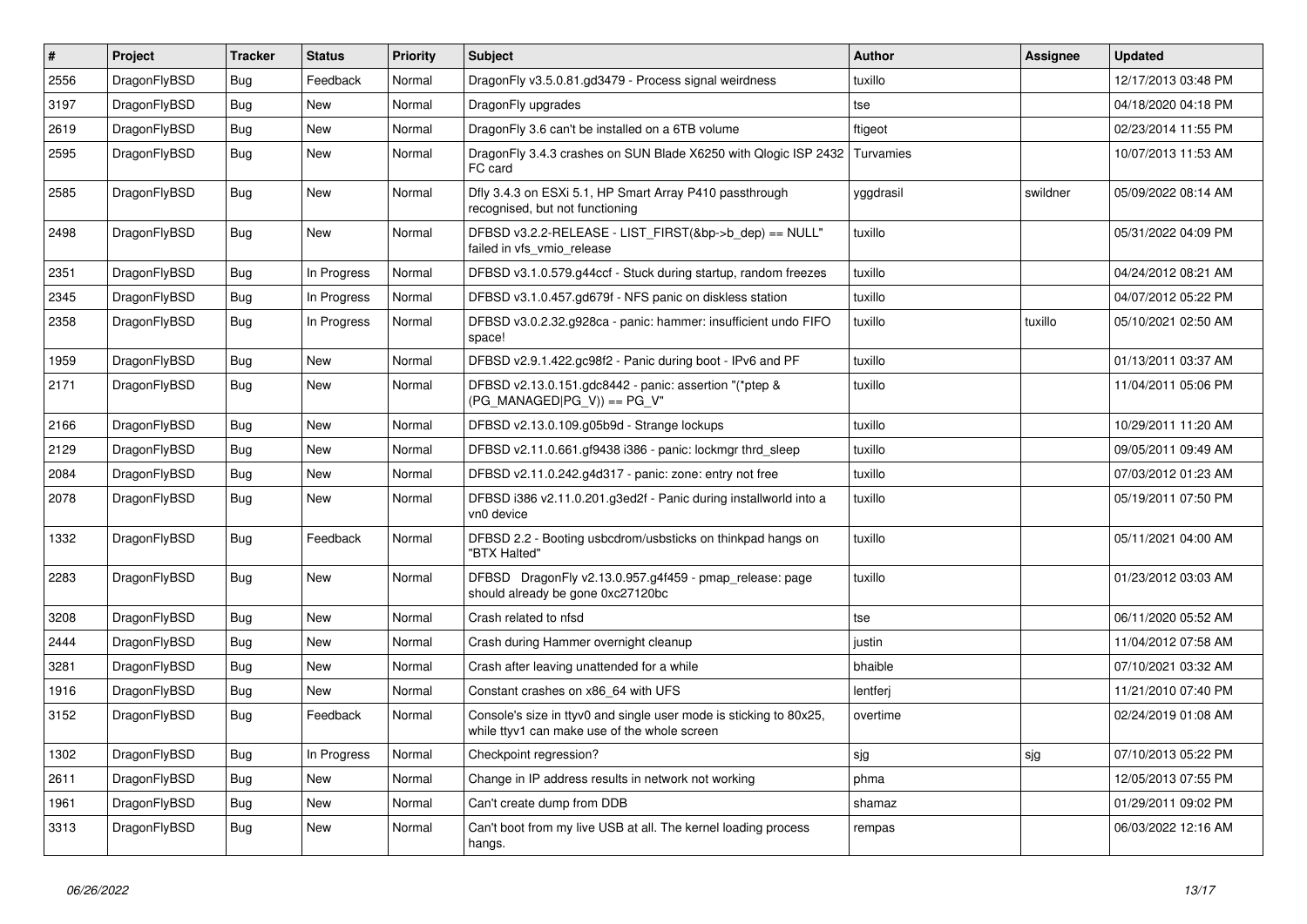| $\sharp$ | Project      | <b>Tracker</b> | <b>Status</b> | <b>Priority</b> | Subject                                                                                          | Author        | Assignee | <b>Updated</b>      |
|----------|--------------|----------------|---------------|-----------------|--------------------------------------------------------------------------------------------------|---------------|----------|---------------------|
| 1786     | DragonFlyBSD | Bug            | New           | Normal          | Calling NULL function pointer initiates panic loop                                               | sjg           |          | 10/11/2010 05:28 PM |
| 1727     | DragonFlyBSD | Bug            | Feedback      | Normal          | CD boot panic (2.6.1) (usb?)                                                                     | kiril         |          | 05/15/2022 05:10 AM |
| 1411     | DragonFlyBSD | <b>Bug</b>     | Feedback      | Normal          | Burning doesn't work with ahci(4)                                                                | hasso         | dillon   | 05/11/2021 04:00 AM |
| 2210     | DragonFlyBSD | <b>Bug</b>     | New           | Normal          | Bugtracker cannot assign default project for new users                                           | ahuete.devel  |          | 11/17/2011 11:30 AM |
| 1430     | DragonFlyBSD | Bug            | New           | Normal          | Buggy w(1)?                                                                                      | hasso         | alexh    | 11/24/2010 08:09 AM |
| 3314     | DragonFlyBSD | Bug            | New           | Normal          | Bring virtio console(4) from FreeBSD                                                             | tuxillo       | tuxillo  | 05/29/2022 08:24 AM |
| 2630     | DragonFlyBSD | Bug            | New           | Normal          | Bring in latest iconv fixes from FreeBSD10 as well as csmapper<br>updates                        | tuxillo       |          | 05/11/2021 03:54 AM |
| 2434     | DragonFlyBSD | Bug            | New           | Normal          | BTX Halted - Boot fails on USB/GUI                                                               | lucmv         |          | 10/17/2012 08:12 PM |
| 1975     | DragonFlyBSD | Bug            | <b>New</b>    | Normal          | Applications seg fault in select() and poll()                                                    | rumcic        |          | 05/31/2022 02:58 PM |
| 2430     | DragonFlyBSD | Bug            | New           | Normal          | Alternate Password Hash method                                                                   | robin.carey1  |          | 10/07/2012 06:28 AM |
| 3189     | DragonFlyBSD | Bug            | New           | Normal          | Allow DragonFly Mail Agent to accept an alternate config via<br>command line switch              | iang          |          | 08/16/2021 12:42 AM |
| 3295     | DragonFlyBSD | Bug            | In Progress   | Normal          | Adapt devel/libvirt for nvmm                                                                     | tuxillo       | tuxillo  | 11/03/2021 04:56 PM |
| 1592     | DragonFlyBSD | Bug            | Feedback      | Normal          | AcpiOSUnmapMemory: Warning, deallocation did not track<br>allocation.                            | eocallaghan   |          | 06/02/2014 07:45 AM |
| 1923     | DragonFlyBSD | Bug            | New           | Normal          | Abysmal NFS performance with IPv6                                                                | ftigeot       |          | 12/05/2010 09:34 PM |
| 2568     | DragonFlyBSD | Bug            | <b>New</b>    | Normal          | AHCI panic                                                                                       | josepht       |          | 06/07/2013 05:52 PM |
| 1181     | DragonFlyBSD | <b>Bug</b>     | In Progress   | Normal          | ACX111 panic                                                                                     | elekktretterr |          | 05/11/2021 04:00 AM |
| 2816     | DragonFlyBSD | <b>Bug</b>     | <b>New</b>    | Normal          | A multitasking process being debugged can get stuck                                              | phma          |          | 05/19/2015 03:57 AM |
| 2138     | DragonFlyBSD | <b>Bug</b>     | New           | Normal          | > 100% CPU usage                                                                                 | robin.carey1  |          | 09/26/2011 12:20 PM |
| 2688     | DragonFlyBSD | <b>Bug</b>     | New           | Normal          | 67613368bdda7 Fix wrong checks for U4B presence Asrock Z77M<br>difficulty detecting USB keyboard | davshao       |          | 06/28/2014 07:08 PM |
| 2644     | DragonFlyBSD | Bug            | Feedback      | Normal          | 3.6.0-REL trap 9 on boot                                                                         | memmerto      |          | 11/27/2021 08:08 AM |
| 1293     | DragonFlyBSD | <b>Bug</b>     | New           | Normal          | 2.2.1-REL Installer Request                                                                      | mk            | tuxillo  | 05/11/2021 04:00 AM |
| 2107     | DragonFlyBSD | Bug            | <b>New</b>    | Normal          | 2.10.1 sata dvd drive issue                                                                      | ausppc        |          | 07/31/2011 08:41 PM |
| 2652     | DragonFlyBSD | <b>Bug</b>     | New           | Normal          | 189a0ff3761b47  ix: Implement MSI-X support locks up Lenovo<br>S10 Intel Atom n270               | davshao       |          | 05/14/2014 01:55 AM |
| 570      | DragonFlyBSD | Bug            | Feedback      | Normal          | 1.8.x: ACPI problems                                                                             | qhwt+dfly     |          | 06/02/2014 03:45 AM |
| 604      | DragonFlyBSD | <b>Bug</b>     | In Progress   | Normal          | 1.8.1-RELEASE - clock runs fast on mainboard ASUS P5A-B                                          | yetı          |          | 05/11/2021 03:55 AM |
| 2835     | DragonFlyBSD | <b>Bug</b>     | New           | Normal          | /usr/include/c++/5.0/bits/c++locale.h likes<br>POSIX_C_SOURCE>=200809                            | davshao       |          | 11/18/2015 03:40 AM |
| 1990     | DragonFlyBSD | <b>Bug</b>     | <b>New</b>    | Normal          | /mnt too large to mount                                                                          | peur.neu      |          | 02/16/2011 11:24 PM |
| 2416     | DragonFlyBSD | <b>Bug</b>     | New           | Normal          | ".' entry can be removed on mounted nfs filesystem                                               | ftigeot       | tuxillo  | 06/03/2014 04:40 AM |
| 2565     | DragonFlyBSD | <b>Bug</b>     | New           | Normal          | "ifconfig ix0 up" panic                                                                          | ltpig402a     |          | 06/03/2013 05:46 AM |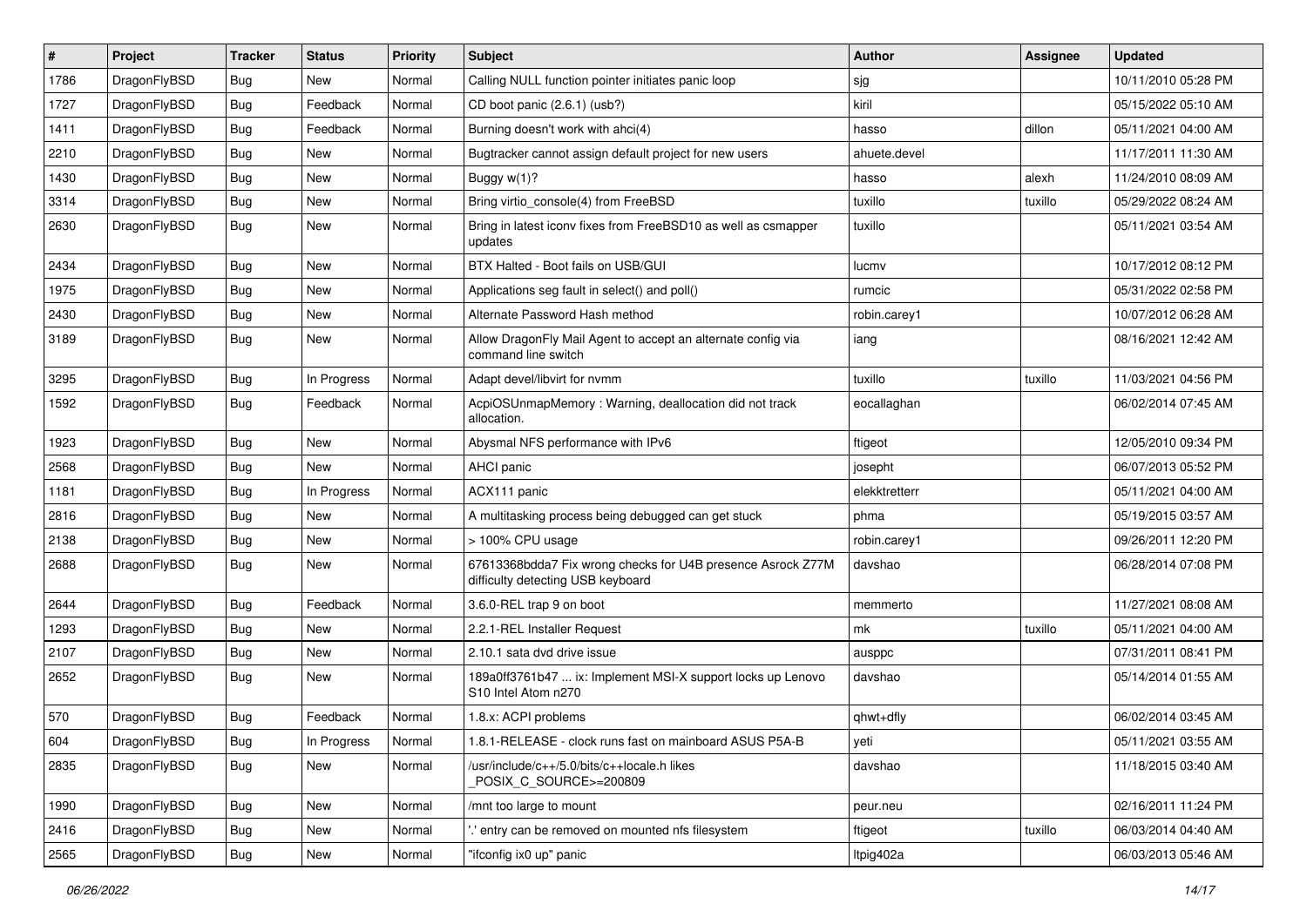| $\sharp$ | Project      | <b>Tracker</b> | <b>Status</b> | <b>Priority</b> | Subject                                                                                 | <b>Author</b>    | <b>Assignee</b> | <b>Updated</b>      |
|----------|--------------|----------------|---------------|-----------------|-----------------------------------------------------------------------------------------|------------------|-----------------|---------------------|
| 3206     | DragonFlyBSD | Submit         | New           | Normal          | update psm/kbd to FreeBSD 12.0 code                                                     | htse             |                 | 10/05/2019 03:49 PM |
| 1700     | DragonFlyBSD | Submit         | In Progress   | Normal          | skip boot2 menu on <enter></enter>                                                      | Johannes.Hofmann | tuxillo         | 05/15/2022 08:35 AM |
| 3142     | DragonFlyBSD | Submit         | New           | Normal          | lib/libdmsg: Unbreak using new API EVP CIPHER CTX new()                                 | tkusumi          |                 | 07/08/2018 04:18 AM |
| 1398     | DragonFlyBSD | Submit         | In Progress   | Normal          | hdestroy(3) restricts hash key to point to malloc'ed space                              | Anonymous        |                 | 08/20/2021 04:06 PM |
| 3312     | DragonFlyBSD | Submit         | New           | Normal          | hammer2: redundant chain modify after chain creation                                    | tkusumi          |                 | 05/15/2022 01:35 PM |
| 3041     | DragonFlyBSD | Submit         | New           | Normal          | firmware: Remove embedding of multiple images in one module.                            | Anonymous        |                 | 12/25/2020 02:15 AM |
| 2122     | DragonFlyBSD | Submit         | New           | Normal          | [Review] Fixes to the VFS layer                                                         | ftigeot          |                 | 05/31/2022 03:25 PM |
| 2098     | DragonFlyBSD | Submit         | New           | Normal          | [PATCH] correct ath man page example<br>(/usr/src/share/man/man4/ath.4)                 | nobody           |                 | 11/15/2011 12:27 AM |
| 3154     | DragonFlyBSD | Submit         | <b>New</b>    | Normal          | Update serial handling in bootloader                                                    | ddegroot         | dillon          | 11/06/2018 11:21 PM |
| 3145     | DragonFlyBSD | Submit         | In Progress   | Normal          | Update libelf to FreeBSD 12 current and build as base library usable<br>by ports        | davshao          | tuxillo         | 08/20/2021 03:58 PM |
| 3031     | DragonFlyBSD | Submit         | In Progress   | Normal          | Update drm/radeon to Linux 4.7.10 as much as possible                                   | davshao          | ftigeot         | 08/19/2021 12:33 PM |
| 2438     | DragonFlyBSD | Submit         | Feedback      | Normal          | <b>TRIM</b> fixes                                                                       | Anonymous        | tuxillo         | 05/11/2021 03:45 AM |
| 3160     | DragonFlyBSD | Submit         | In Progress   | Normal          | State the implementation difference in pkill/pgrep manual                               | sevan            | tuxillo         | 06/03/2022 05:15 PM |
| 2933     | DragonFlyBSD | Submit         | New           | Normal          | Remove unix domain socket support from cat(1)                                           | sevan            |                 | 08/01/2016 08:10 PM |
| 2717     | DragonFlyBSD | Submit         | Feedback      | Normal          | Out of range numeric handling                                                           | dclink           | tuxillo         | 05/11/2021 04:08 AM |
| 1192     | DragonFlyBSD | Submit         | New           | Normal          | KKASSERTs in sys/kern/uipc_{msg,socket}.c are too strict                                | rumcic           |                 | 05/11/2021 04:07 AM |
| 3201     | DragonFlyBSD | Submit         | New           | Normal          | Fixes make search display                                                               | htse             |                 | 08/20/2021 04:02 PM |
| 3147     | DragonFlyBSD | Submit         | New           | Normal          | Enable headless installation                                                            | ddegroot         |                 | 10/09/2018 01:25 PM |
| 2921     | DragonFlyBSD | Submit         | New           | Normal          | Allow moused to accept userland mouse events                                            | tautolog         |                 | 05/11/2021 04:08 AM |
| 3276     | DragonFlyBSD | Submit         | New           | Normal          | Add option controlling whether gpt expand expands the last partition<br>(needs testing) | falsifian        |                 | 07/10/2021 03:35 AM |
| 3227     | DragonFlyBSD | Submit         | New           | Normal          | Add HAMMER2 instructions in the installation medium README                              | daftaupe         |                 | 03/26/2020 03:34 PM |
| 3135     | DragonFlyBSD | Submit         | New           | Normal          | Add EVFILT_RECV and EVFILT_SEND                                                         | tautolog         |                 | 05/25/2018 09:59 PM |
| 2797     | DragonFlyBSD | <b>Bug</b>     | In Progress   | Low             | vkernels with & without machdep.pmap_mmu_optimize                                       | yellowrabbit2010 |                 | 11/27/2021 08:06 AM |
| 3132     | DragonFlyBSD | <b>Bug</b>     | New           | Low             | unifdef mined                                                                           | bcallah          |                 | 04/26/2018 08:34 PM |
| 1819     | DragonFlyBSD | <b>Bug</b>     | In Progress   | Low             | truss - Major revamping task list                                                       | tuxillo          | tuxillo         | 11/27/2021 08:45 AM |
| 3024     | DragonFlyBSD | Bug            | <b>New</b>    | Low             | sys/dev/netif/wi/if_wi.c:1090]: (style) Redundant condition                             | dcb              |                 | 04/11/2017 11:56 AM |
| 2252     | DragonFlyBSD | <b>Bug</b>     | New           | Low             | snd hda not useable if loaded via /boot/loader.conf                                     | xbit             | swildner        | 12/14/2011 12:23 AM |
| 2877     | DragonFlyBSD | Bug            | New           | Low             | sed fails when working with UTF-8 locale and non-UTF symbols                            | arcade@b1t.name  |                 | 12/30/2015 11:20 AM |
| 3228     | DragonFlyBSD | <b>Bug</b>     | New           | Low             | pfi kif unref: state refcount $\leq$ 0 in dmesq                                         | justin           |                 | 03/05/2021 06:39 AM |
| 2403     | DragonFlyBSD | Bug            | New           | Low             | newfs -E doesn't handle /dev/serno device names properly                                | ftigeot          |                 | 08/17/2012 05:07 AM |
| 1538     | DragonFlyBSD | Bug            | New           | Low             | mountroot should probe file systems                                                     | corecode         | alexh           | 11/24/2010 06:35 PM |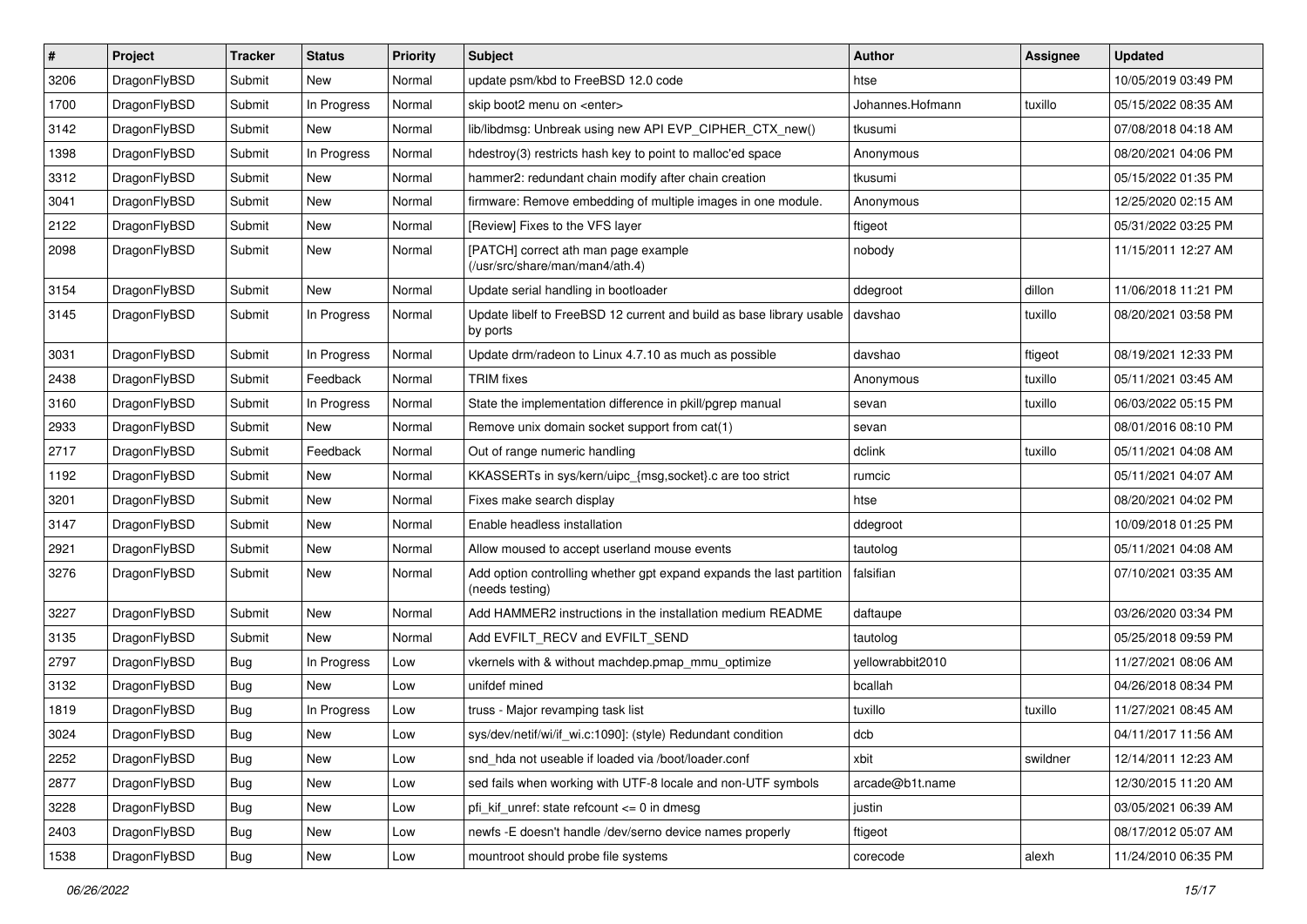| $\vert$ # | Project      | <b>Tracker</b> | <b>Status</b> | <b>Priority</b> | <b>Subject</b>                                                                                                | <b>Author</b>      | <b>Assignee</b> | <b>Updated</b>      |
|-----------|--------------|----------------|---------------|-----------------|---------------------------------------------------------------------------------------------------------------|--------------------|-----------------|---------------------|
| 1532      | DragonFlyBSD | Bug            | <b>New</b>    | Low             | jemalloc doesn't work on DragonFly                                                                            | hasso              | sjg             | 08/02/2011 01:14 AM |
| 285       | DragonFlyBSD | <b>Bug</b>     | Feedback      | Low             | interrupt latency with re without ip address configured                                                       | thomas.nikolajsen  |                 | 02/20/2014 10:30 AM |
| 1714      | DragonFlyBSD | <b>Bug</b>     | <b>New</b>    | Low             | hwpmc                                                                                                         | alexh              | swildner        | 08/18/2012 02:03 PM |
| 2552      | DragonFlyBSD | Bug            | <b>New</b>    | Low             | hammer recovery should indicate progress                                                                      | phma               |                 | 05/03/2013 12:13 AM |
| 1127      | DragonFlyBSD | <b>Bug</b>     | Feedback      | Low             | cdrom drive not detected                                                                                      | tgr                | corecode        | 01/15/2015 08:55 AM |
| 2882      | DragonFlyBSD | <b>Bug</b>     | <b>New</b>    | Low             | bridge sends packets from individual interfaces                                                               | arcade@b1t.name    |                 | 01/09/2016 12:43 PM |
| 2680      | DragonFlyBSD | Bug            | <b>New</b>    | Low             | boot0cfg update makes box unbootable                                                                          | herrgard           |                 | 06/10/2014 06:02 AM |
| 2878      | DragonFlyBSD | Bug            | <b>New</b>    | Low             | [fix] CCVER problem when using clang and cpu extensions<br>(intrinsics)                                       | arcade@b1t.name    |                 | 06/24/2016 04:25 AM |
| 2631      | DragonFlyBSD | Bug            | In Progress   | Low             | Verify library versioning current with full package build and switch it<br>on (after publishing packages)     | tuxillo            |                 | 05/11/2021 04:06 AM |
| 293       | DragonFlyBSD | Bug            | Feedback      | Low             | Various updates to the handbook                                                                               | victor             | victor          | 03/10/2013 04:46 AM |
| 2675      | DragonFlyBSD | <b>Bug</b>     | <b>New</b>    | Low             | Ultimate N WiFi Link 5300 get iwn_intr: fatal firmware error on 5GHz                                          | revuwa             |                 | 05/11/2021 04:07 AM |
| 3311      | DragonFlyBSD | <b>Bug</b>     | <b>New</b>    | Low             | TrueCrypt support may cause kernel crash                                                                      | arcade@b1t.name    |                 | 04/29/2022 06:19 AM |
| 1982      | DragonFlyBSD | Bug            | <b>New</b>    | Low             | There is no linuxulator on x86-64                                                                             | herrgard           |                 | 05/31/2022 02:25 PM |
| 2529      | DragonFlyBSD | <b>Bug</b>     | <b>New</b>    | Low             | Sundance network adapter is not detected and attached                                                         | kworr              |                 | 03/25/2013 02:29 AM |
| 1313      | DragonFlyBSD | Bug            | <b>New</b>    | Low             | Signal code in kernel needs major overhaul (signal queues,<br>si_code, si_addr)                               | hasso              |                 | 05/11/2021 04:00 AM |
| 2095      | DragonFlyBSD | <b>Bug</b>     | <b>New</b>    | Low             | Running installer post-install: Unsupported DFUI transport "                                                  | greenrd            |                 | 06/26/2011 09:20 AM |
| 2020      | DragonFlyBSD | Bug            | <b>New</b>    | Low             | Port brcm80211 driver from Linux to DragonFly BSD                                                             | studer             |                 | 03/05/2011 10:54 PM |
| 1428      | DragonFlyBSD | <b>Bug</b>     | Feedback      | Low             | POSIX.1e implementation is too old                                                                            | hasso              | tuxillo         | 05/11/2021 04:00 AM |
| 3101      | DragonFlyBSD | <b>Bug</b>     | <b>New</b>    | Low             | PFI CGI install not working in dragonflybsd 5.0.1 USB install                                                 | bnegre82           |                 | 05/11/2021 04:14 AM |
| 679       | DragonFlyBSD | <b>Bug</b>     | <b>New</b>    | Low             | Netgraph backward compatibility for old *LEN constants                                                        | nant               | nant            | 02/18/2014 05:45 AM |
| 2887      | DragonFlyBSD | <b>Bug</b>     | New           | Low             | Missing extattr_namespace_to_string and<br>extattr_string_to_namespace functions                              | rubenk             |                 | 02/06/2016 05:09 AM |
| 385       | DragonFlyBSD | <b>Bug</b>     | Feedback      | Low             | Mail archive address removal                                                                                  | justin             | justin          | 03/09/2013 11:24 AM |
| 2859      | DragonFlyBSD | <b>Bug</b>     | New           | Low             | Installer configuration menu always highlights "Select timezone", no<br>matter which step was last completed. | cgag               |                 | 12/02/2015 01:54 PM |
| 2858      | DragonFlyBSD | <b>Bug</b>     | <b>New</b>    | Low             | Installer "Local or UTC" question should have "No" selected by<br>default.                                    | cgag               |                 | 12/02/2015 01:18 PM |
| 1882      | DragonFlyBSD | Bug            | New           | Low             | Idea for handling new USB vendor/device codes                                                                 | bmk                |                 | 10/20/2010 12:15 PM |
| 1947      | DragonFlyBSD | <b>Bug</b>     | New           | Low             | GA-880GM-UD2H (rev. 1.3) AHCI fails to detect disks at the end of<br>the RAID controller                      | eocallaghan        |                 | 11/27/2021 08:46 AM |
| 1148      | DragonFlyBSD | Bug            | In Progress   | Low             | BCM4311 wireless network adapter detected but not functional                                                  | archimedes.gaviola |                 | 05/11/2021 04:00 AM |
| 2636      | DragonFlyBSD | <b>Bug</b>     | Feedback      | Low             | Add -x flag to iostat (a la solaris)                                                                          | tuxillo            |                 | 05/11/2021 04:07 AM |